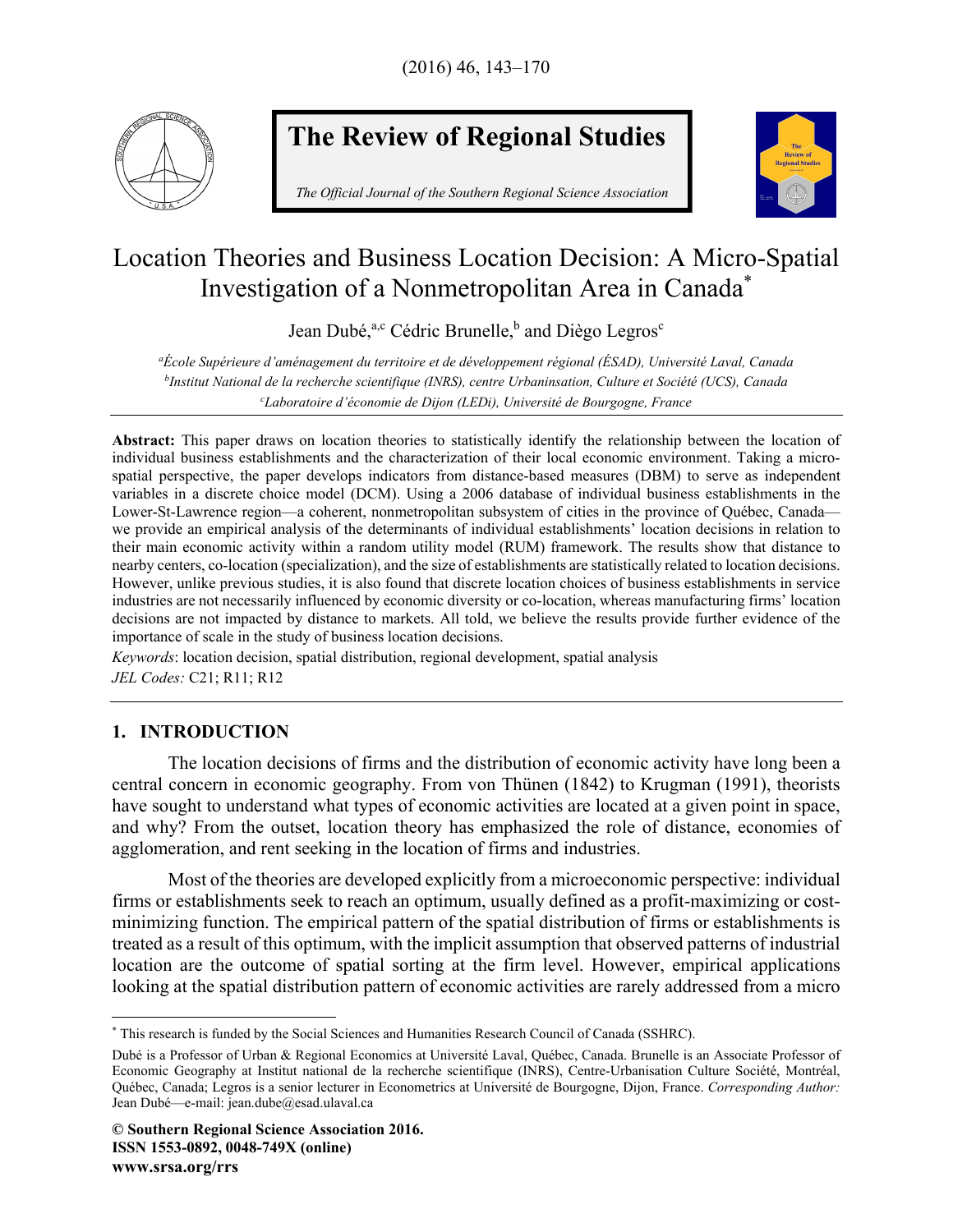perspective. Moreover, there is no clear consensus about the optimal scale at which such theories hold or the geographical scale at which such effects operate (Shearmur, 2012).

The aim of this paper is twofold. First, it sets out to develop a conceptual framework within which to analyze individual location decisions at a micro-geographic scale, based on (i) a discrete choice model (DCM) derived from a random utility model (RUM) framework and on (ii) the development of individual spatial indicators using distance-based measures (DBM) inspired by the co-agglomeration literature (Marcon and Puech, 2003, 2010; Duranton and Overman, 2005, 2008; Leslie and Kronenfeld, 2011). Second, it aims at testing (i) whether the classical factors underlined by location theories, such as agglomeration economies, are statistically related to individual establishments' location choices, and (ii) whether the conclusions drawn from such analyses are sensitive to the choice of geographical scale used to define local individual spatial indicators.

An empirical investigation is conducted on an exhaustive list of 9,831 individual business establishments in the Lower-St. Lawrence (LSL) region (Québec, Canada), a nonmetropolitan isolated subsystem of cities. The results indicate that establishments' location decisions are, overall, in line with predictions from classical location theories. That is, establishments in primary (resource) sectors located away from agglomeration centers in relatively isolated areas, whereas advanced services tend to agglomerate and are prone to co-location. But we find that the location decision for manufacturing establishments is not influenced by the presence of economies of agglomeration, co-location, and diversity. More strikingly, diversity does not necessarily appear to be a key variable for location decisions, while the concentration of economic activities is revealed to be a more important factor at the local scale. These are the key findings in this paper. Insofar as we could detect, they have to date gone unnoticed in the literature on business location decisions, probably because previous studies have not investigated location patterns in a nonmetropolitan context.

The paper is divided into five sections. The first describes factors associated with location, bid-rent theories, and economies of agglomeration, while presenting recent studies on individual firm location decisions using spatial micro-data. The second section sets out the method that we used to establish the possible partial correlations between individual characteristics and location decisions of economic sectors. In the third section, we describe the data used in the course of the analysis and place particular emphasis on our choice of research approach as it relates to the economic sector aggregations, the construction of local indicators, and the underlying hypotheses to be tested. In the fourth section, we present our results and discuss interpretations of them. The fifth section concludes the paper.

#### **2. BUSINESS LOCATION DECISION**

#### **2.1 Location Decision**

Location theories aim to explain why a firm chooses to locate at one location and not another. In an optimization process that involves either maximizing profit or minimizing cost, a firm's ultimate location decision necessarily selects the best possible place among a given set of choices and constraints. Economic geography has long been interested in explaining the rationale behind such a location process.

One of the earliest models designed to explain industrial location originated with the work of von Thünen (1842). According to this early model, the distribution of economic activities around a center (the market) is related to the rent that firms derive from being somewhere close to

© Southern Regional Science Association 2016.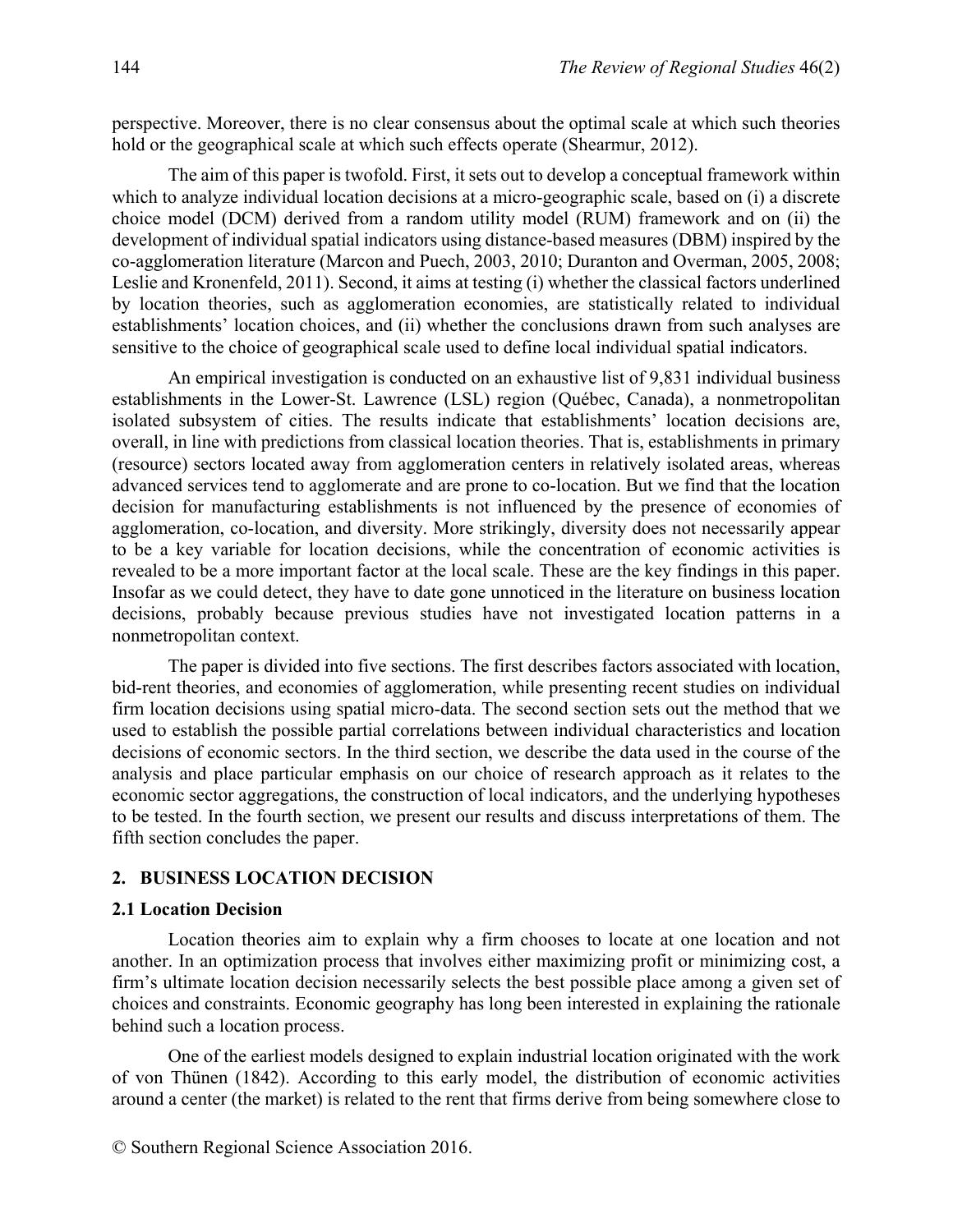the center (Capello, 2014). The rent function depends on the characteristics of the establishments and is assumed to be homogenous across establishments engaged in the same main economic activity, partly because prices and costs are assumed to be identical for each product. Thus, for an establishment,  $i$ , active in the economic sector,  $s$ , the rent is given by the difference between the sale price and the cost of production, including the shipping cost as follows: .

(1) 
$$
\pi_{is}(d) = [p_s - c_s - t_s d] q_{is} \forall s = 1, ..., S
$$

where  $\pi_{is}(d)$  is the value of the rent for an establishment engaged in economic activity s and located at distance  $d$  from the center,  $p_s$  is the sale price of the production of one unit of the good,  $c_s$  is the cost of producing this unit,  $t_s$  is the transportation cost for one unit, and  $q_{is}$  is the total production of establishment  $i$  engaged in economic sector  $s$ .

This simple model concludes that the rent, which is assumed to be homogenous within the same economic sector s, depends on the transportation cost  $(t_s)$  and the profit per unit  $(p_s - c_s)$ . Establishments with high transportation costs and high profits per unit will locate closer to the center because they are willing to pay a higher rent to be there. In the end, the sum of the individual establishments' location decisions will give the usual concentric spatial distribution of economic activity around a center, with a specific activity within each ring ranging from the economic activity with the highest rent to the economic activity with the lowest rent.

This model was extended with the work of Alonso (1964) to take into account a more complex relationship between rent and distance to the center. According to this model, rent is still a function of distance to the center,  $d$ , but the relation is more complex; distance can influence cost (in general) and production as follows:

(2) 
$$
\pi_{is}(d) = [p_{q,s} - c_s(d)] q_{is}(d) \forall s = 1,...,S
$$

where the cost,  $c_s(d)$ , explicitly accounts for different forms of spatial friction, which include opportunity costs, transaction costs, cultural costs, border effects, communication costs, and transportation costs, while production,  $q_{is}(d)$ , is also related to distance to the center, which explicitly accounts for possible agglomeration economies.

#### **2.2 Agglomeration Economies**

These predictions are broadly consistent with the vast literature on agglomeration externalities, which provides a sound rationale for the co-location and clustering of economic activities within regions or cities. It has long been argued that certain industries benefit from economic specialization (co-location within an industry), which occurs as a result of the competitive advantages that stem from the pooling of skilled labor, the sharing of inputs, or technological spillovers. In fact, there is plenty of evidence that the proximity of economic activities plays a central role in fostering the competitive advantage of firms and regions. Over time, various types of agglomeration externalities have been identified, broadly referred to as the benefits arising from the co-location and concentration of firms and individuals (Parr, 2002). These are traditionally divided into three categories (Hoover, 1937; Gleaser, 1992; Rosenthal, 2004): economies of scale, localization economies, and urbanization economies.

Economies of scale are cost benefits that firms may gain in relation to serving a particular size of market; cost per unit of output decreases as output increases. Scale economies are not inevitably tied to localized externalities, but they often involve specific benefits that are localized,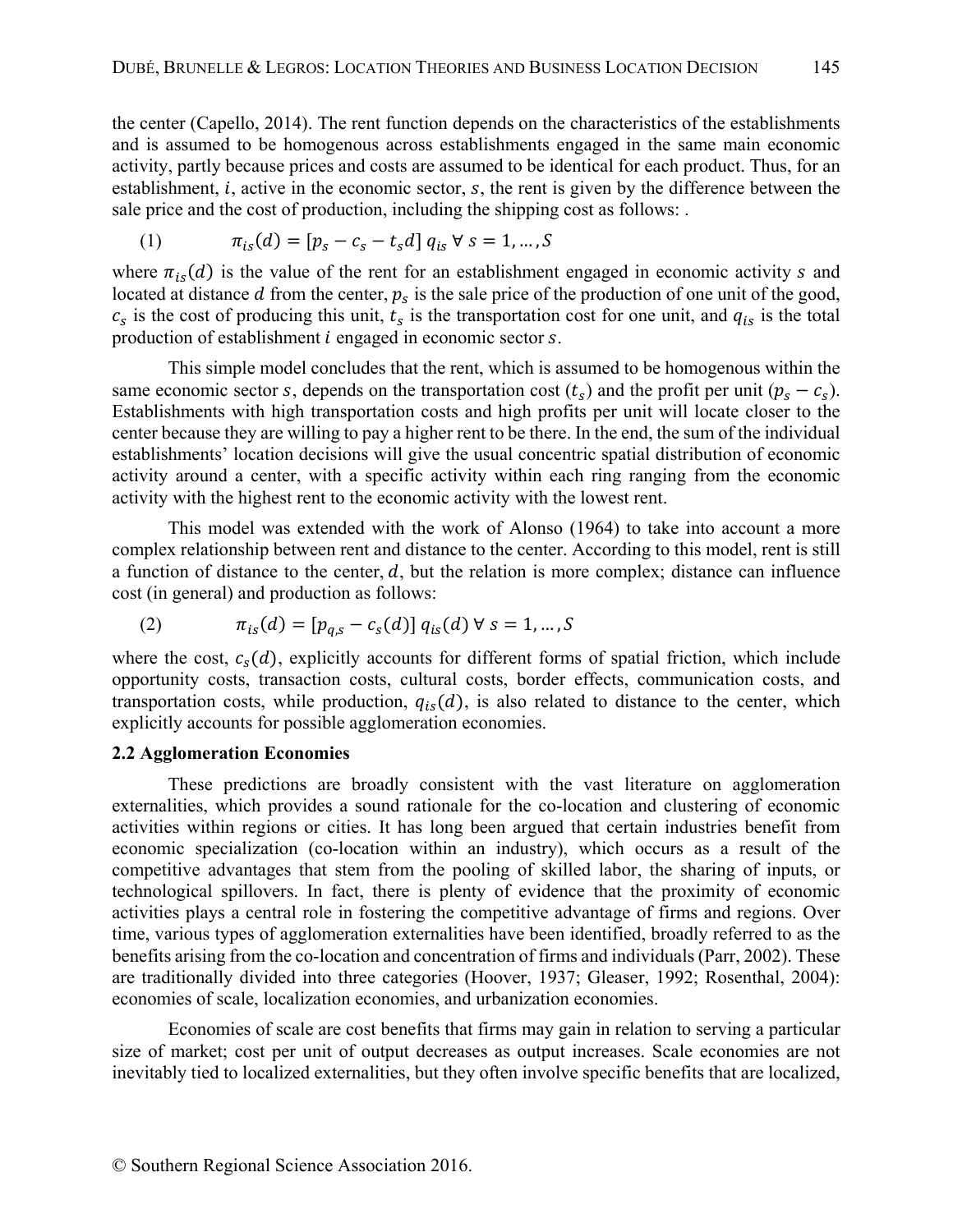such as a greater local specialization and division of labor, the spreading of fixed costs over larger outputs, or cost reduction through bulk purchase.

Localization economies derive from specific types of economies of scale that are linked to the concentration of activities within a particular industry. Also known as MAR externalities in honor of the seminal works by Marshall (1890), Arrow (1962), and Romer (1968), they describe a set of positive economic externalities that arise from the concentration of activities belonging to the same industry, such as sharing a global labor pool, reducing transportation time (and costs) from suppliers, sharing infrastructures and equipment, and benefiting from knowledge spillovers.

Urbanization externalities point in the opposite direction (Jacobs, 1969). Localized spillovers do not arise from specialization, but from advantages gained through the clustering of a variety of sectors and economic activities. Jacobs's externalities suggest that local competitiveness and innovation may be fostered through the exchange of information or knowledge spillovers between different sectors (Glaeser et al., 1992; Quigley, 1998). Because diversity is generally found in larger cities, these externalities have also been associated with urbanization economies, which are the benefits arising from urban size and density. Rather than spatial externalities generated through the local presence of a diversity of sectors, urbanization economies arise from the sharing of infrastructures, institutions, or other benefits associated with being located in a larger city, such as better access to financial services, information technology services, and the availability of public infrastructures.

Overall, these different possible effects can be reflected through cost or production structure and can influence the final location decision of individual establishments, depending on the type of production or economic sector in which the establishments are engaged. The extended (Alonso-Muth-Mills) model encompasses the different dimensions of agglomeration economies underlying the final location decisions, and to some extent generalizes the theory of Weber (1909). But these models have seldom been tested using individual spatial data: empirical applications have relied largely on aggregated geographic entities (e.g., administrative areas, regions, or municipalities). This is so because agglomeration economies, as argued by some scholars (see Shearmur, 2012), operate at this scale.

## **2.3 Studies of Location Decisions using Individual (Micro) Data**

While key variables influencing the location of individual establishments have been identified in the literature, studies have also frequently produced conflicting empirical results about the relative impacts of agglomeration externalities (Melo et al., 2009; De Groot et al., 2009; Beaudry and Schiffauerova, 2009). One explanation is that the scale at which spatial sorting actually takes place may have been neglected in previous studies. It is only recently that researchers have started to stress the importance of the spatial scale for estimation outcomes (Briant et al., 2010; Andersson et al., 2012). Most studies, however, still rely on aggregations of individual choices for either macro or meso scales (e.g. regions or municipalities), even when empirical analyses aim at explaining discrete business location decisions at the establishment level. This spatial aggregation has the implicit direct consequence of neglecting the uniqueness of location, hence eliminating the heterogeneity existing within the region or city and assuming a homogenous urban-rural gradient for externalities.

When geocoded at fine geographical scales, business micro data can provide valuable information about the economic characteristics of each establishment, allowing the economic landscape to be described within a continuous framework (Dubé and Brunelle, 2014).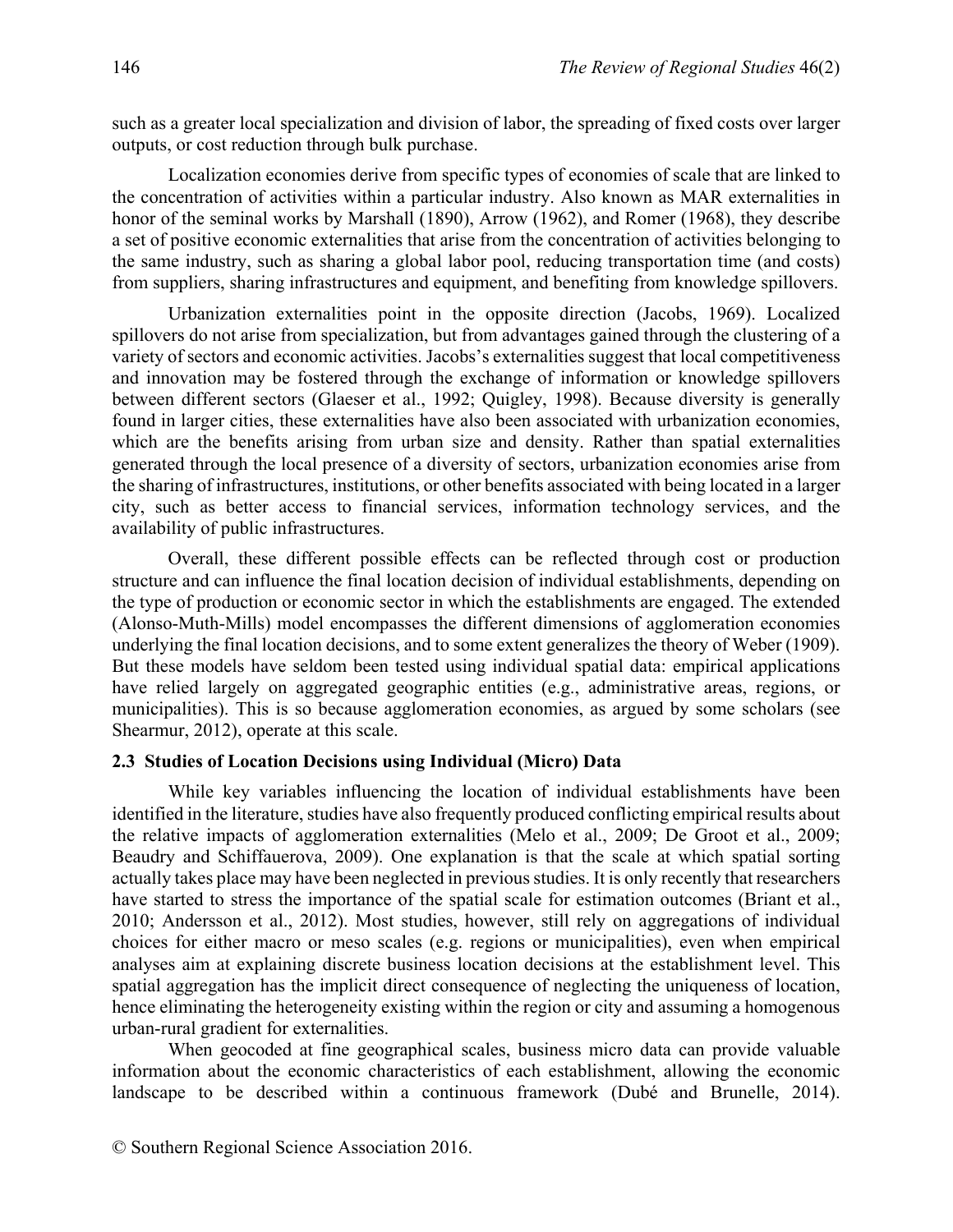Investigations based on spatial micro data have so far focused largely on the location decision of manufacturing plants (Suarez-Villa and Walrod, 1997; Rosenthal and Strange, 2001; Lee, 2008; Lopez and Sudekum, 2009; Ellison et al., 2010; Albert et al., 2011; Fu and Hong, 2011; Rizov and Walsh, 2011; Nguyen et al., 2013), the location of knowledge-intensive firms (Acosta, 2009; Fischer et al., 2009; Ibrahim et al., 2009; Antonietti and Cainelli, 2011; Shearmur, 2012), or on entrepreneurial dynamics (Heebels and Boschma, 2009; Mayer, 2013).

Recently, location choice models have also been proposed at the firm level ( Aruzo-Carod and Viladecans-Marsal, 2009; Alamá-Sabater et al., 2011; Rizov et al., 2012), with studies exploring location decisions for establishments in relation to their main economic activity (Kolko, 2010; Kolko and Neumark, 2010; Barlet et al., 2013; Kronenberg, 2013). The existing empirical studies based on micro-spatial data have so far emphasized the role of agglomeration economies, market size, land cost, and regional endowments in explaining business location decisions (see Table 1 for a summary of the relevant studies). For Spain, Jofre-Monseny et al. (2014) found that most firms in knowledge-intensive industries choose to locate in municipalities with diversified economic environments, while manufacturing and manual labor tends to co-locate in more specialized clusters—results that are in line with those of Bhat et al. (2014) for Texas. Kronenberg (2013) similarly found that knowledge-intensive firms relocating in the Netherlands are predominantly attracted by densely populated municipalities, with own-sector specialization playing an important role for services. Mota and Brandao (2013) further showed that the size of the local markets and accessibility to the main markets play a significant role in the location choice of single plants in Portugal—results that are analogous to other studies looking at the location choice of headquarters (e.g., Davis and Henderson, 2008; Strauss-Kahn and Vives, 2009). Conversely, Shearmur (2012) showed how the KIBS innovator location decision in Montreal (Québec, Canada) does not necessarily display any particular spatial patterns.

Without proposing a new theory, this paper puts forward a novel and original framework for identifying the relationship between the location of individual establishments and the characterization of their local economic environment at fine and continuous geographical scales, i.e., within and between cities. Ultimately, the proposed framework offers a flexible way of testing location theory, co-location dynamics, and agglomeration effects found at a fine geographical scale that is applicable to any particular region, whether metropolitan or not.

## **3. CONCEPTUAL FRAMEWORK**

The precise location decision process of establishments is rarely fully documented or observed. This is the case for some key economic variables such as profit or location rent. Unless this information is directly asked for, through surveys for example (Shearmur, 2012), the only available information about the final location decision is: (i) where exactly an establishment is located; and (ii) what its main economic activity (and output) is. The conceptual framework should thus take into account the available information, while providing a way to link it to the latent variables by assuming that the actual location site implicitly reveals the optimal decision (i.e., where the establishment is located reveals that this is the best possible place to be among a given set of alternatives).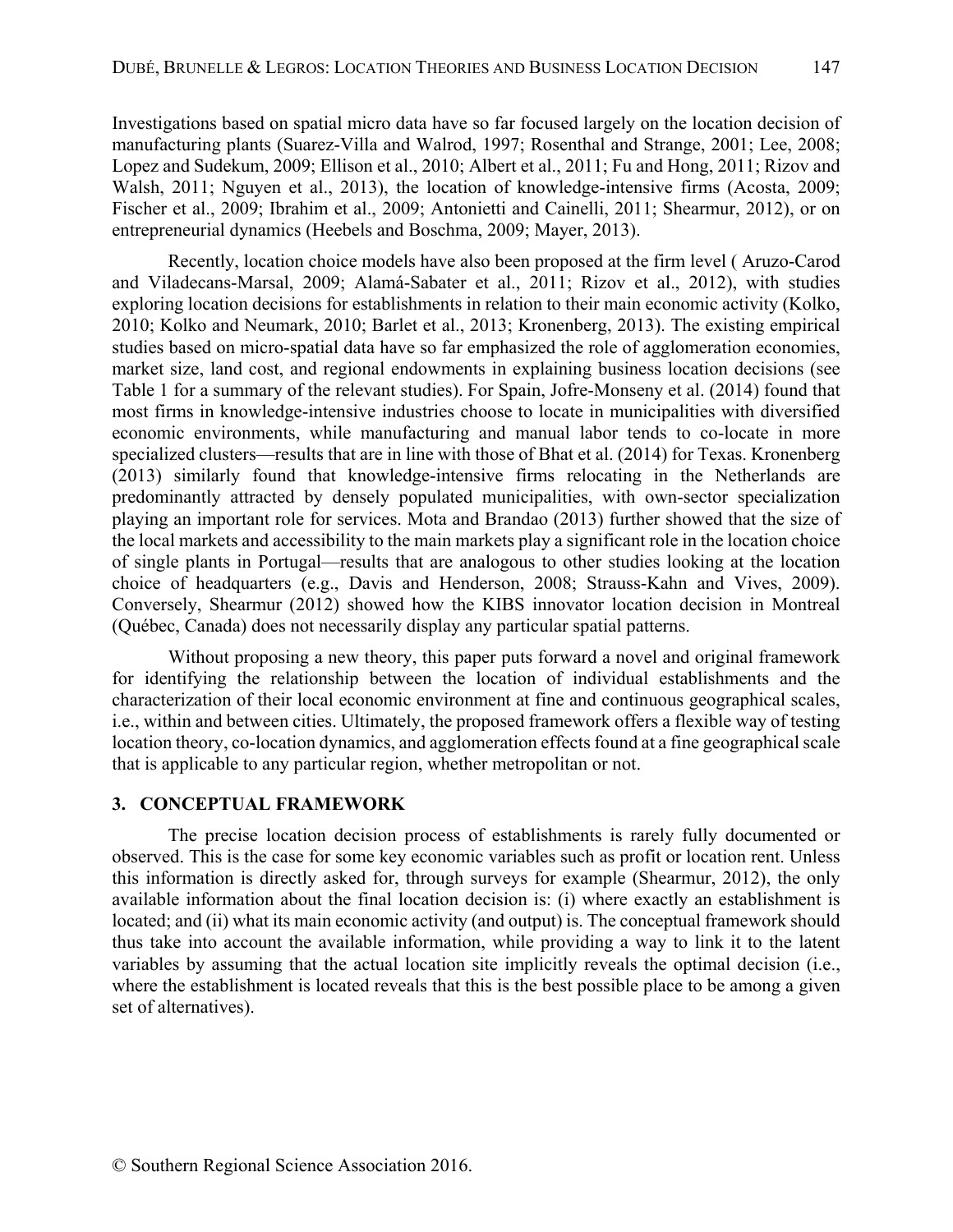| Authors                                                      | Journal                                       | Subject                                          | Data                                                                                             | Country    | Spatial Unit                    |
|--------------------------------------------------------------|-----------------------------------------------|--------------------------------------------------|--------------------------------------------------------------------------------------------------|------------|---------------------------------|
| Alama-Sabater,<br>Artal-Tur &<br>Navarro-<br>Azorin $(2011)$ | Annals of<br>Regional<br>Science              | Choice of<br>location of<br>firms                | 8,429 firms in 2006                                                                              | Spain      | Municipalities                  |
| Aruzo-Carod &<br>Viladecans-<br><b>Marsal</b> (2009)         | Regional<br><b>Studies</b>                    | Location<br>decisions<br>inside metro<br>areas   | 5,569 new<br>manufacturing firms<br>between 1992 and 1996                                        | Spain      | Municipalities                  |
| Barlet, Briant<br>& Crusson<br>(2013)                        | Regional<br>Science and<br>Urban<br>Economics | Location<br>patterns                             | 518,036 firms in<br>manufacturing and the<br>business-oriented<br>services industries in<br>2005 | France     | Co-Location<br><b>Distances</b> |
| Bhat, Paleti, &<br>Singh (2014)                              | Journal of<br>Regional<br>Science             | Firm location<br>decisions                       | 54,842 establishments<br>births between 2007-<br>2008                                            | <b>USA</b> | <b>Texas Counties</b>           |
| Davis $\&$<br>Henderson<br>(2008)                            | Regional<br>Science and<br>Urban<br>Economics | The location<br>of<br>headquarters               | 33,962 headquarters in<br>1997                                                                   | <b>USA</b> | Metro Areas                     |
| Kronenberg<br>(2013)                                         | Papers in<br>Regional<br>Science              | <b>Business</b><br>relocation                    | 179,913 individual<br>firms between 2002 and Netherlands<br>2004                                 |            | Municipalities                  |
| Lee (2008)                                                   | Journal of<br>Urban<br>Economics              | Plant<br>relocations                             | 268,367 manufacturing<br>plants between 1972<br>and 1992                                         | <b>USA</b> | <b>States</b>                   |
| Mota &<br>Brandao (2011)                                     | Papers in<br>Regional<br>Science              | Single and<br>multi-plant<br>location<br>choices | 61,177 plant births<br>occurring between 1992 Portugal<br>and 2007                               |            | Municipalities                  |
| Nguyen, Sano,<br>Tran & Doan<br>(2013)                       | Annals of<br>Regional<br>Science              | Relocation of<br>firms                           | 3,810 construction<br>companies, chemical &<br>machinery<br>manufacturers and<br>retailers       | Japan      | Regions/Zones                   |
| Strauss-Kahn<br>& Vives (2009)                               | Regional<br>Science and<br>Urban<br>Economics | Location of<br>headquarters                      | 26,195 headquarters in<br>1996 and 2001                                                          | <b>USA</b> | Metro Areas                     |

**Table 1: Papers that Address the Location Decision using Individual (Firms) Data** 

Based on the random utility maximization (RUM) framework (Alama-Sabater et al., 2011), we posit that a given establishment,  $i$ , having its main economic activity in economic sector,  $s$ , decides to locate where it achieves the optimum profit, i.e., where the rent paid for being in a given place reflects the best choice among the set of alternatives. Although profit and location rent depend on individual establishments' characteristics, they are also broadly related to the main economic activity of the establishments, as proposed by the von Thünen and Alonso-Muth-Mills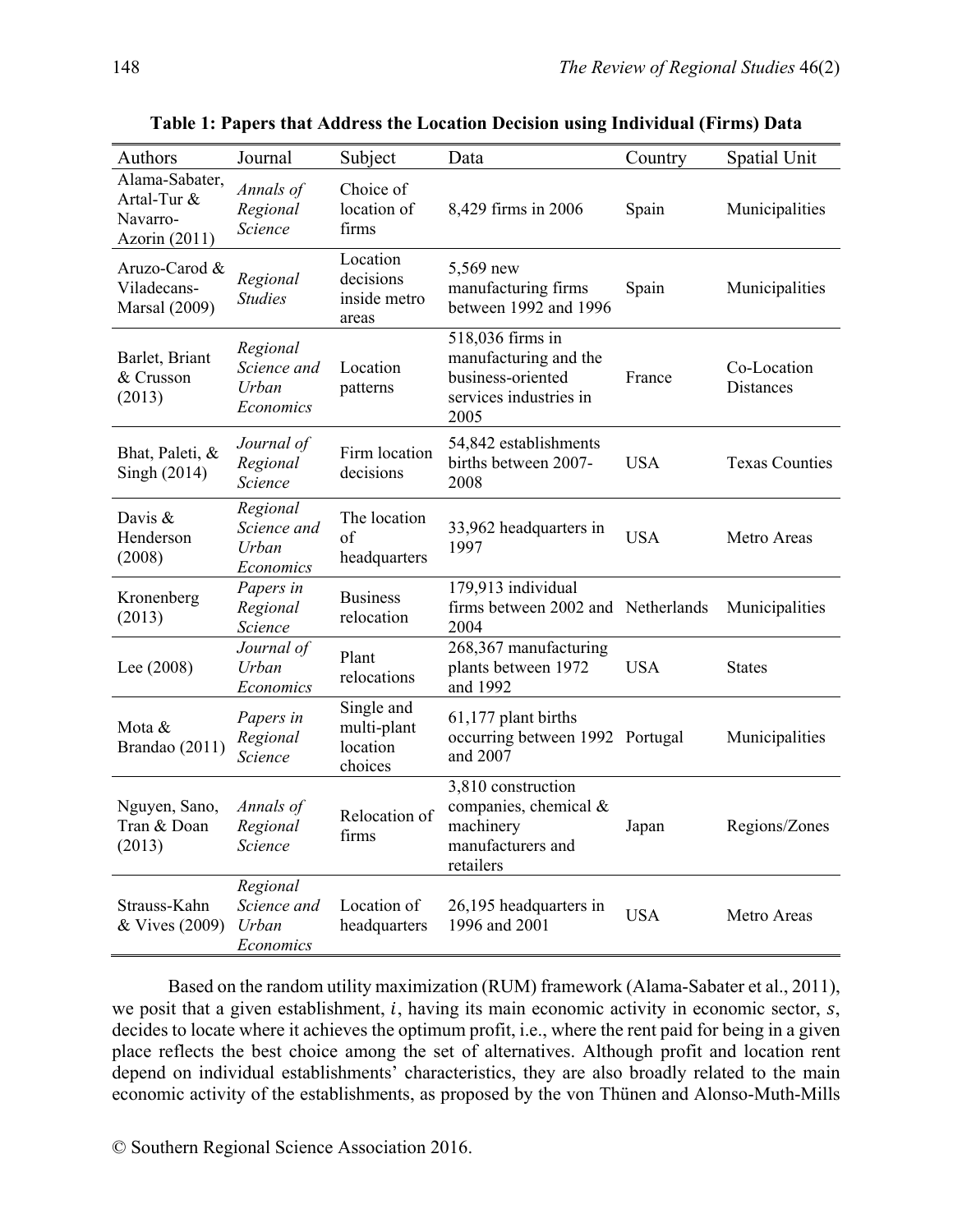models. The form of the profit function and the rent should reveal the location of similar economic activities around a given point, leading to agglomeration and co-location patterns.

In all cases, the location decision should reflect an optimization process where the profit of an establishment  $i$  is maximized (or is at least satisficed).<sup>1</sup> Profit is a function of the costs and prices of the market, but also of distance to the markets,  $d_{sv}$ , and of the location rent,  $r_{is}$  (Equation (3)). The location rent itself turns out to be a function of the distance to the  $\nu$  main centers,  $d_{isy}$ , as well as the concentration of activities influencing potential scale economies,  $SE_{is}$ , localization economies,  $LE_{is}$ , and urbanization economies,  $UE_{is}$  (Equation (4)).

(3)  $\pi_{is}(d_{isy}) = g(p_{a,s}, c_s(d_{isy}), q_{is}(d_{isy}), r_{is}) \forall i = 1, ..., n; s = 1, ..., S$ 

(4) 
$$
r_{is} = f(d_{isv}, SE_{is}, LE_{is}, UE_{is}) \ \forall \ i = 1, ..., n; s = 1, ..., S
$$

Ultimately, the location decision is the outcome of a trade-off based on: (i) minimizing production costs (including transportation costs); (ii) minimizing the distance cost to the markets; (iii) maximizing the potential scale economies and agglomeration economies; and (iv) minimizing the price paid for a location (rent).

Since the individual rent functions,  $r_{is}$ , are not observable (latent), we posit that the actual location of an establishment  $i$  engaged in a given economic activity,  $s^*$ , is the location where the rent maximizes the profit of the establishment among all the other possible locations, subject to the other constraints. Therefore, the probability that a given establishment  $i$  engaged in the economic sector  $s^*$ ,  $P(i \in s^*)$ , is located at a particular point  $(x_i; y_i)$  is given by the probability that its profits are at least superior to profits that would be obtained if the establishment  $i$  were located elsewhere, or profits that would be obtained from this location through being engaged in another economic sector  $s$  (Equation  $(5)$ ). This means that the profit for an establishment reflects an optimum location, i.e., where the rent that the establishment is willing to pay is optimized, but also where the economic activities in the direct surroundings (economic landscape) afford the greatest advantages to the establishment and where the distance to the centers is optimized.

(5)  $P(i \in s^*) = P(\pi_{is^*} \geq \pi_{is}) \ \forall \ i = 1, ..., n; s = 1, ..., S$ 

To simplify, assume that (i) prices are exogenous (and constant) for individual establishments<sup>2</sup> and (ii) that the general functions,  $g(·)$  and  $f(·)$ . This suggests that Equations (3) and (4) can be expressed as a function linear in the parameters as follows:

(6) 
$$
g(q_{is}(d), f(d_{isv}, SE_{is}, LE_{is}, UE_{is}; \beta_s); \theta_s, \beta_s) = \alpha_s + \mathbf{Z}_{is}\beta_s + \varepsilon_{is}
$$

where  $\mathbf{Z}_{is}$  is a matrix containing a list of K independent variables,  $z_{kis}$ , describing the environmental characterization of the establishments as well as the characteristics of the establishments themselves, and  $\beta_s$  is a vector of K parameters to be estimated. The  $\beta_s$  parameters express the effect of each variable (or indicator) on the location decision of the  $n$  establishments according to their main economic activity.

The conceptual framework gives the opportunity to obtain a multiple discrete choice model (Greene, 2005; McFadden, 1984) linking location decisions of individual establishments to their own characteristics and also to the characteristics of their surrounding environment. By assuming

<u>.</u>

<sup>&</sup>lt;sup>1</sup> Since total maximization is rarely entirely achieved in practice, establishments (or firms) usually try to find a place that generates enough satisfaction rather than strictly maximizing its profit.

<sup>2</sup> Individual establishments are considered to be price takers.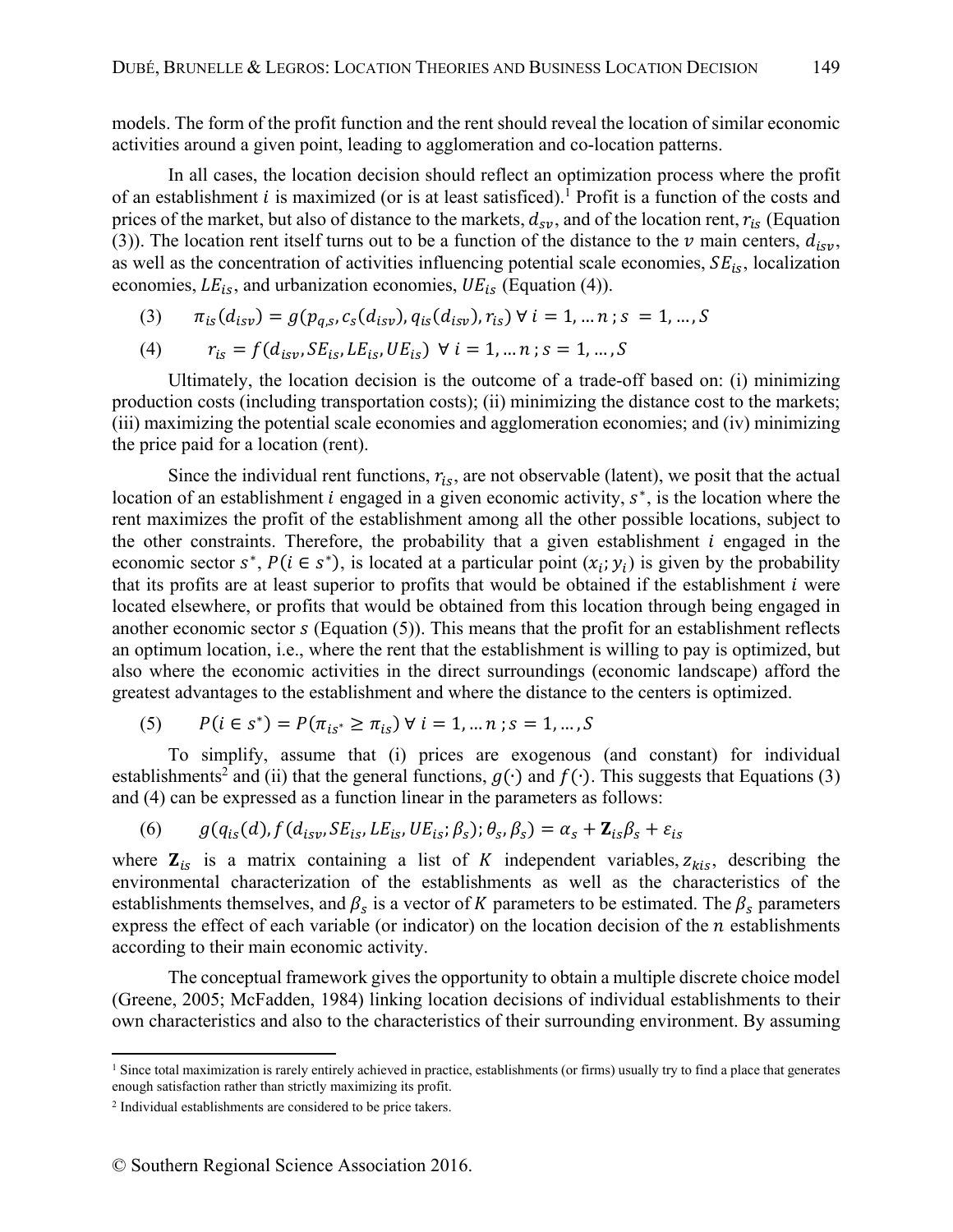a particular distribution of the error term in (6), one can obtain a multinomial logit model shown in Equation (7).

(7) 
$$
P(i \in s^*) = \frac{exp(\alpha_{s^*} + \mathbf{Z}_{is^*} \beta_{s^*})}{\sum_{s=1}^S [\alpha_s + \mathbf{Z}_{is} \beta_s]}
$$

This model is relatively easy to estimate since no integral needs to be solved (Greene, 2005). Thus, the RUM can be used to identify the factors that are statistically related to the location of the individual establishments, assuming that the effects of the economic variables,  $\beta_s$ , are homogenous within a given economic sector. Drawing on location theories, we should then be able to identify the (average) correlation among the different location decisions, or the economic landuse vocation, as measured by the main economic sector of individual establishments, and the function of the economic landscape surrounding a given establishment. The final location decision of a given establishment should thus be related to what is around that establishment (surrounding economic landscape) and should be a function of the distance to the main centers.

The multinomial logistic model is usually estimated using a category of reference. In the present case, the choice of such a category implies choosing a given economic sector as being the comparative category for latent economic rent. In such a case, the coefficients related to this sector are normalized to one ( $\beta_s = 1$ ) and the coefficients in the other categories need to be interpreted by taking into account the reference category. Another interpretation is possible if one decides to report the marginal effect, evaluated with respect to the mean value of the independent variables instead of basing the analysis on the estimated coefficients alone. In such a case, it is possible to retrieve the effect of the individual independent variables for all values of the dependent variable, thereby making interpretation easier.

#### **4. EMPIRICAL APPLICATION**

The proposed empirical analysis is carried out using micro data for Québec's Lower St. Lawrence (LSL) region, a remote, nonmetropolitan area. The region is a reasonable test site for the analysis of establishments' location decisions outside large metropolitan areas. It stands as both a coherent and isolated subsystem of cities and municipalities located between a ninety minute to five hour drive from the closest metropolitan area (Québec City), while large enough to provide sufficient levels of spatial and industrial heterogeneity. The region comprises a total of 133 cities and municipalities, divided into seven Regional County Municipalities (RCM), and includes four urban centers of varying densities: Rimouski (pop. 50,912), Rivière-du-Loup (pop. 27,734), Matane (pop. 18,368), and Amqui (pop. 6,322) (see Figure 1). The region covers twentytwo thousand square kilometers  $(22,404 \text{ km}^2)$  along a 320-kilometer stretch of the St. Lawrence River, making population densities relatively low. The density of jobs and number of firms per square kilometer in 2006 were, respectively, 4.269 and 0.439.

#### **4.1 Choice of Industrial Classification**

It is assumed that the location rent is related to the main economic activity of a given establishment, thus imposing the requirement to make a choice about the definition of the class of main economic activities. The classification of the economic activities needs to be loose enough to capture the location patterns of establishments with homogenous activities, but not so loose that it fails to ensure a minimum number of observations in each class.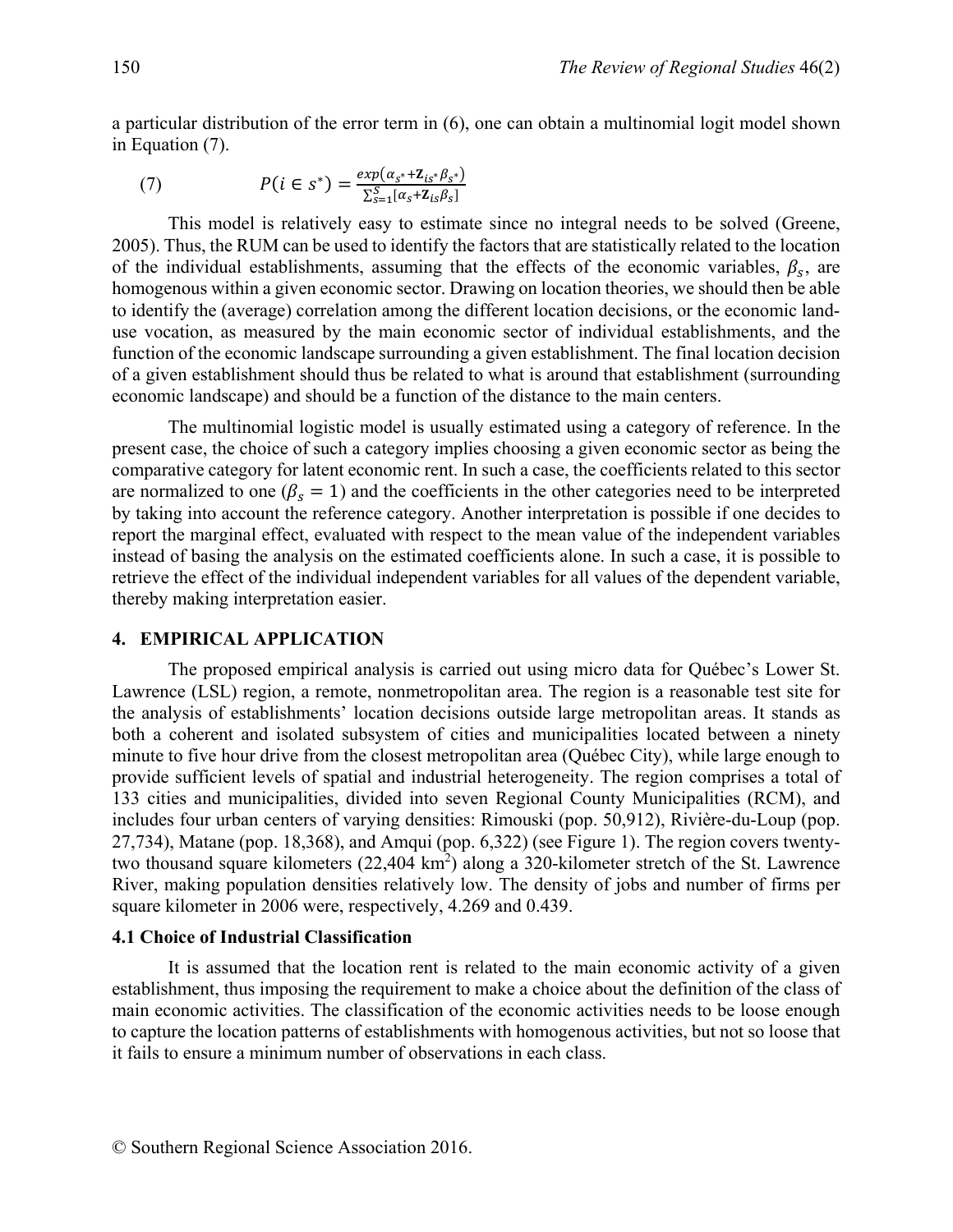

**Figure 1: Map of the Location of Establishments in the Lower St. Lawrence Region, 2006** 

\* Agglomerations of more than 6,000 inhabitants

Although the spatial micro-data offer the possibility of directly testing the modifiable areal unit problem (MAUP), the empirical analysis nevertheless rests on the aggregation of economic activities into general classes, which are themselves subject to the same problem. This aggregation is meant to identify the main economic vocation of the individual establishments and necessarily assumes that the classes include establishments that operate in similar activities, or at least that the location decisions of the establishments are comparable across the same economic activities. This choice necessarily implies a potential problem similar to the classical MAUP: choosing to define the economic sectors differently may return different results.

The analysis should then allow for this potential weakness in the results. The aggregation bias is not, in this case, related to the spatial dimension, but to the aggregation of economic activities. For this exercise, the classification has been inspired by the recent work of Kolko (2010) and relies on the main economic activity, as defined by the North American Industry Classification System (NAICS) codes. A decomposition of the economic activities into 14 economic sectors is proposed (Table 2).

## **4.2 The Establishments Database**

The database is derived from the List of Industries and Trade (LIT) from the Québec Ministry of Employment and Social Security (MESS). This source offers data compiled at the establishment level for the entire population of establishments in the LSL region. Information is gathered through local partners, where collection methods may be comparable to an annual census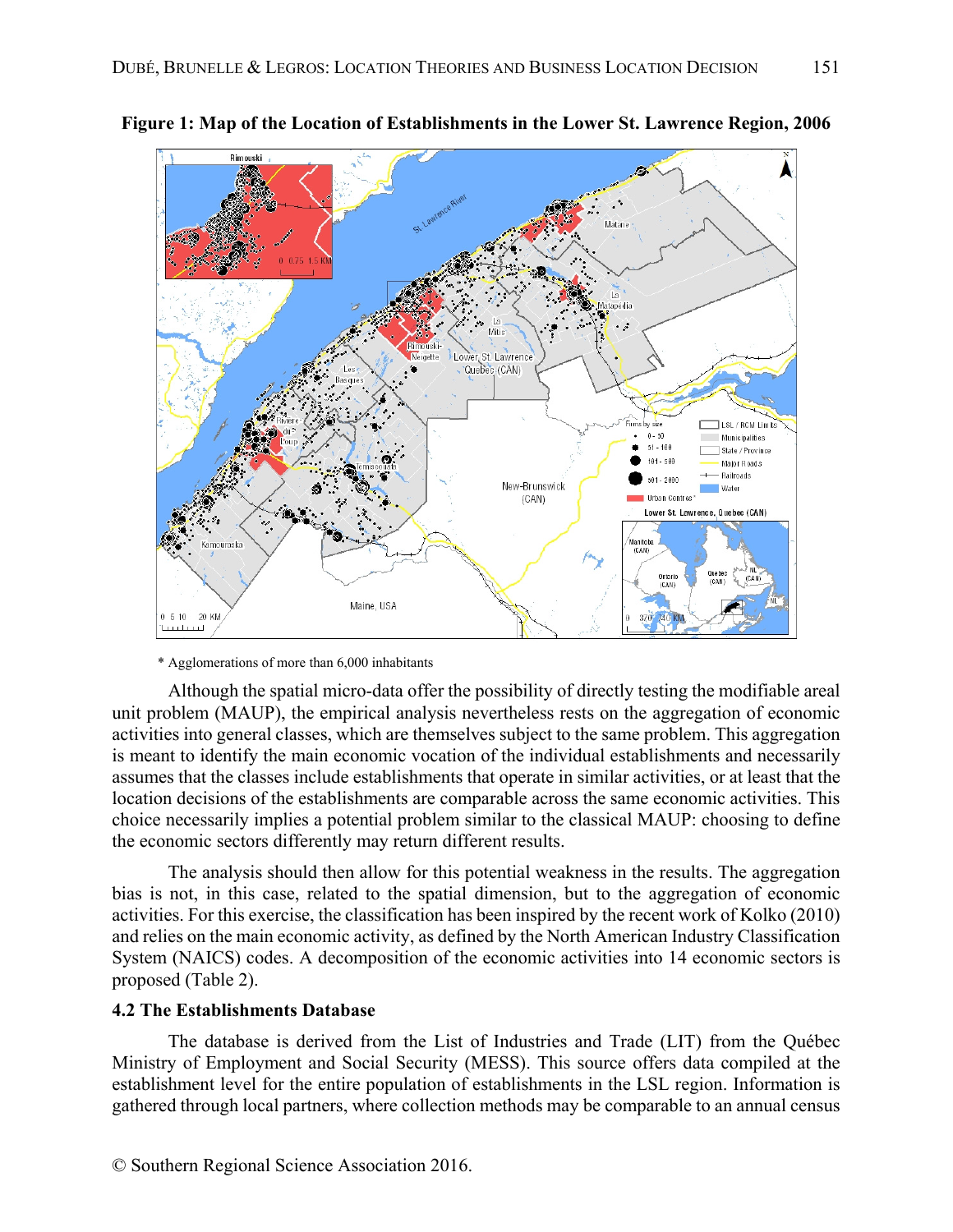| <b>Aggregated</b> | <b>Disaggregated</b>                | <b>Economic activities</b>                                                                                                       | <b>NAICS</b> code       |
|-------------------|-------------------------------------|----------------------------------------------------------------------------------------------------------------------------------|-------------------------|
| Primary           | Agriculture                         | Crop production, Animal<br>production and aquaculture and<br>support activities                                                  | 111; 112; 1151;<br>1152 |
| activities        | Resources &<br>Extraction           | Forestry, logging, fishing,<br>hunting, mining, quarrying $\&$<br>oil/gas extraction                                             | 113; 114; 1153;<br>21   |
| Manufacturing     | Manufacturing                       | Manufacturing                                                                                                                    | 31; 32; 33              |
|                   | Wholesale trade                     | Wholesale trade                                                                                                                  | 41                      |
| Trade &           | Retail trade                        | Retail trade*                                                                                                                    | 44; 45                  |
| Transport         | Transport                           | Transportation and warehousing                                                                                                   | 48; 49                  |
|                   | Construction                        | Construction                                                                                                                     | 23                      |
|                   | Proximity Retail<br><b>Services</b> | Food and beverage stores;<br>Health and personal care stores;<br>Gasoline stations                                               | 445; 446; 447           |
| Local activities  | Accommodation<br>& Food             | Accommodation & food<br>services                                                                                                 | 72                      |
|                   | Other services                      | Other services (except public<br>administration)                                                                                 | 81                      |
|                   | <b>FIRE</b>                         | Finance & Insurance; Real<br>estate and rental and leasing                                                                       | 52; 53                  |
| Services          | <b>KIBS</b>                         | Professional, scientific $\&$<br>technical services; Management;<br>Administrative support $&$ waste<br>and remediation services | 54; 55; 56              |
|                   | Arts & Media                        | Information & cultural<br>industries; Arts, entertainment<br>& recreation                                                        | 51; 71                  |
| Public services   | Public services                     | Education; Health & Public<br>administration                                                                                     | 61; 62; 91              |

| Table 2: Structure of the Dependent Variable According to the Definition of the Economic |
|------------------------------------------------------------------------------------------|
| <b>Activity (or Sectors)</b>                                                             |

\*Excluding NAICS 445, 446 & 447

by economic sector where partners try to contact all legal firms listed in their territory during the year. This results in data coverage in particular economic sectors being of better quality than others.

Spatial observations (establishments) are provided with their exact address, which allows geocoding and retrieval of the exact geographical coordinates (Figure 1). The number of jobs is given for each establishment, corresponding to the number of employees at the company's busiest period during a full year. The database also reports the main economic activity of the firm by using the NAICS code at the six-digit level.

Yet, a comparison with official data sources such as census data and labor force surveys yields a similar distribution once aggregated (Brunelle et al., 2013). Despite the fact that the

© Southern Regional Science Association 2016.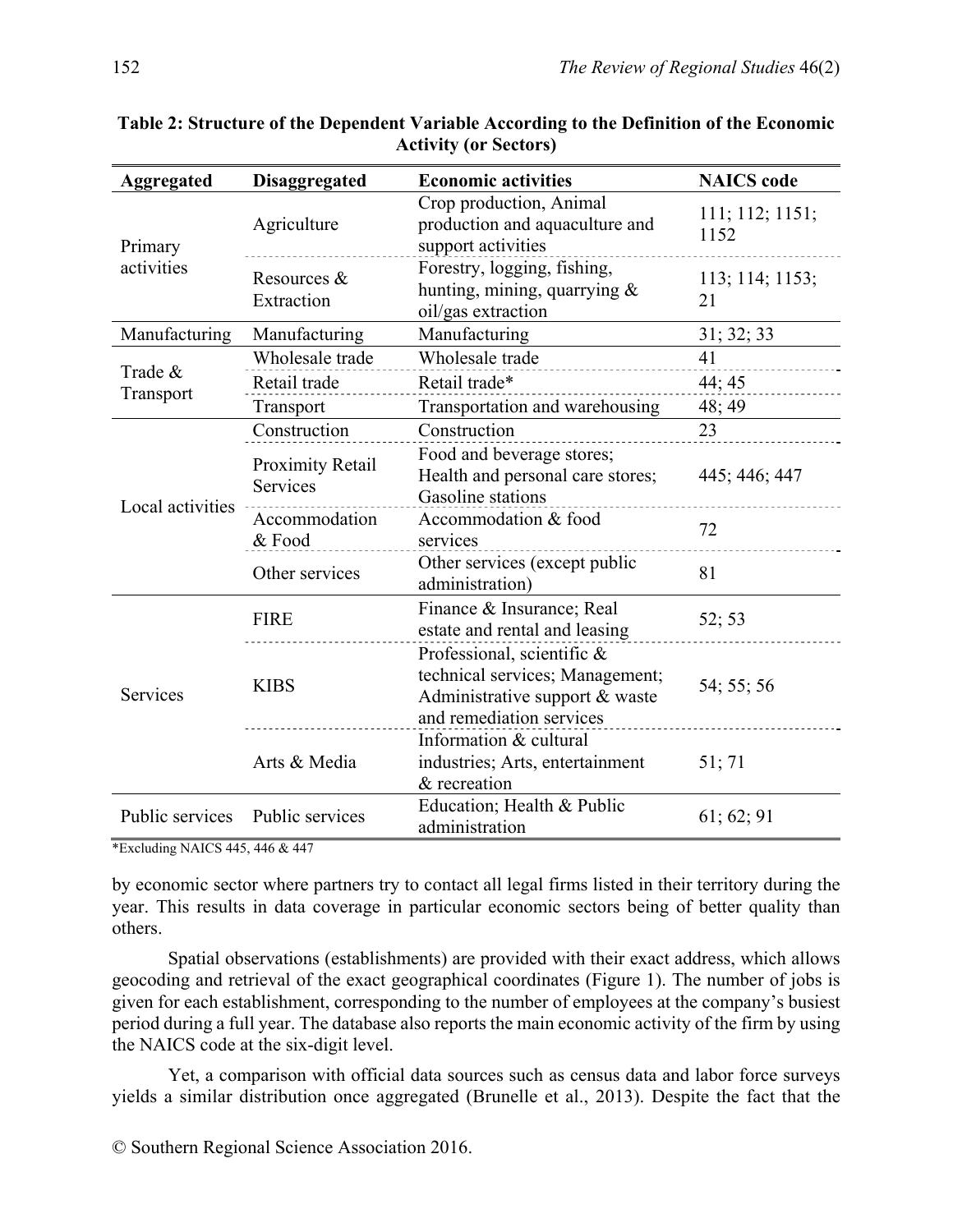|                                | Number of Employees (2006) |          |           |           |           |           |                |                |       |  |  |  |
|--------------------------------|----------------------------|----------|-----------|-----------|-----------|-----------|----------------|----------------|-------|--|--|--|
| Industry                       | $0 - 5$                    | $6 - 10$ | $11 - 15$ | $16 - 20$ | $21 - 25$ | $26 - 50$ | $51 - 75$      | $76+$          | Total |  |  |  |
| Agriculture                    | 1,017                      | 19       | 7         | 1         | $\theta$  | 1         | $\theta$       | $\overline{2}$ | 1,047 |  |  |  |
| Resources & Extraction         | 171                        | 29       | 11        | 11        | 5         | 7         | 1              | 15             | 250   |  |  |  |
| Manufacturing Industries       | 228                        | 66       | 33        | 25        | 22        | 39        | 21             | 41             | 475   |  |  |  |
| Wholesale Trade Ind.           | 147                        | 49       | 23        | 8         | 3         | 12        | $\overline{4}$ | $\overline{2}$ | 248   |  |  |  |
| Retail Trade Industries        | 770                        | 182      | 52        | 34        | 13        | 27        | 7              | 6              | 1091  |  |  |  |
| Transport & Warehousing        | 312                        | 59       | 20        | 14        | 9         | 14        | $\overline{2}$ | $\overline{4}$ | 434   |  |  |  |
| <b>Construction Industries</b> | 479                        | 75       | 32        | 17        | 10        | 8         | 3              | $\overline{2}$ | 626   |  |  |  |
| Proximity Retail Trade         | 387                        | 88       | 18        | 17        | 11        | 14        | 10             | 7              | 552   |  |  |  |
| Accommodation & Food           | 455                        | 125      | 72        | 28        | 17        | 41        | 8              | 5              | 751   |  |  |  |
| <b>Other Services</b>          | 1355                       | 77       | 19        | 6         | 5         | 16        | $\theta$       | 5              | 1483  |  |  |  |
| <b>FIRE</b>                    | 324                        | 95       | 28        | 15        | 8         | 15        | $\overline{2}$ | 1              | 488   |  |  |  |
| <b>KIBS</b>                    | 534                        | 89       | 35        | 16        | 5         | 17        | 3              | $\overline{4}$ | 703   |  |  |  |
| Info. & Culture Industries     | 250                        | 48       | 19        | 10        | 7         | 20        | $\overline{2}$ | 1              | 357   |  |  |  |
| <b>Public Services</b>         | 767                        | 195      | 124       | 57        | 28        | 72        | 21             | 62             | 1,326 |  |  |  |
| Total                          | 7,196                      | 1,196    | 493       | 259       | 143       | 303       | 84             | 157            | 9,831 |  |  |  |

**Table 3: Distribution of the Total Number of Firms According to Size (Total Employment) and Main Economic Activity, 2006** 

frequency and methods for updating the database vary among different local partners, the organization estimates that nearly thirty percent of establishments on the list are in fact continuously updated on a day-to-day basis, while the remainder is updated once a year. In 2006, the total number of firms (excluding firms in utilities—NAICS  $22<sup>3</sup>$ ) was 9,831, with most of the firms having fewer than five employees (Table 3).

The main advantage of the spatial micro-data is that they can be used to test for the MAUP. However, as previously mentioned, this test can be made for a given economic aggregation and the results should be correctly interpreted for that aggregation. A different classification of economic activities can be proposed and the MAUP can then be tested using this alternative proposition, which is beyond the scope of the paper.

## **4.3 Constructing Local Indices to Characterize the Local Environment**

As theory suggests, an establishment's optimal location depends on a given number of factors reflecting the spatial concentration or dispersion of economic activities, as well as the distance to city centers (or markets). Apart from the establishments' characteristics, we are also interested in describing the local economic environment of the establishments to fill the matrix  $\mathbf{Z}_{i_{s}}$ with independent variables calculated using distance-based measures (DBM).

Assuming that the individual establishments are denoted by  $i = 1, 2, ... N$ , and that the exact location of each establishment *i* is given by its geographical coordinates  $(x_i, y_i)$ , it is possible to calculate the (Euclidian) distance separating all the establishments. The distances between establishments can be summarized into a square (distance) matrix of dimension  $(N \times N)$ . Introducing a cut-off criterion (or a critical radius of influence), this matrix can be used to calculate

 $\overline{a}$ <sup>3</sup> There were only eight establishments classified in this category.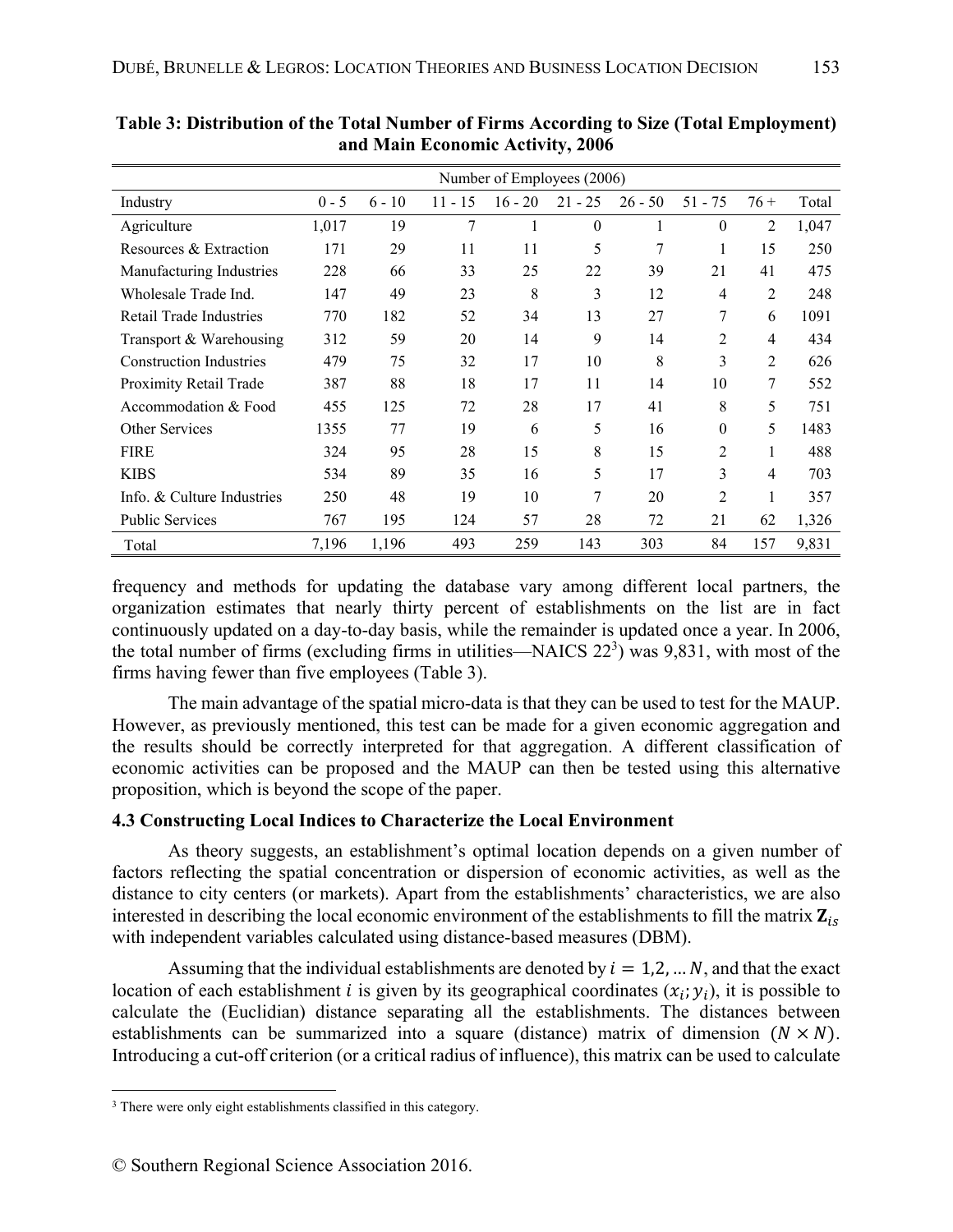the number of firms (or total employment) located in the direct vicinity of each establishment using a simple (connectivity) matrix calculation (Dubé and Legros, 2014, 2015; Dubé and Brunelle, 2014).

By varying the definition of the radius of influence, we can retrieve a variety of indices commonly used in the literature to account for different types of localized externalities around each establishment. This is simply done by counting the number of establishments and employees in the different economic sectors within a given radius. According to this approach, the indices are unique to each business establishment, leading to 9,831 values of a given indicator, while the values change according to the choice of the radius selected to calculate what is around a given establishment.

In all cases, an interesting feature of the approach is that varying the radius of influence (or cut-off distance value) allows one to define different variables, thus providing a different definition of the independent variables (the indices). This property means we can formally test whether the choice of a distance threshold influences the estimations performed through econometric analysis. This approach thus explicitly and formally allows us to test for the modifiable areal unit problem (MAUP).

From another perspective, the possibility of defining a different radius of influence enables one to search for a possible "optimal" way of defining such a radius and test for differences in such values among regions, knowing that any value of the radius of influence can paint a different picture, thus allowing us to test for the MAUP, but not to solve the problem. Moreover, the analysis can be extended to the search for an optimal distance cut-off value for each indicator (diversity, concentration, etc.) by considering the different sets of combinations. This can be done by keeping a fixed cut-off distance to calculate the diversity index, while varying the cut-off distance used to calculate the concentration indices, and so on.

Finally, it is possible to calculate, for each establishment *i*, the Euclidian distance that separates it from the different markets (i.e., large agglomerations centers<sup>4</sup>), using the geographical coordinates  $(x_i; y_i)$ . The four main cities that were selected in our particular case study are Rimouski, Rivière-du-Loup, Matane, and Amqui, as well as Québec City, the second largest city of the province.

All of these variables are included as independent variables to test whether or not there exists a statistical link between the local economic environment derived from the spatial distribution of firms and the location choices (economic activity) of individual business establishments.

Ultimately, the models include a list of 21 independent variables that characterize firms and the economic environment within their local vicinity: the total employment size of the establishment (in log form)  $(z_1)$ , measuring the importance of the scale economies; the total number of jobs around the establishment (in log form)  $(z_2)$ ; a list of 14 location quotients (one for each economic sector) ( $z_3$  to  $z_{16}$ ), measuring the degree of concentration of economic activities (agglomeration economies); the Herfindahl index  $(z_{17})$ , measuring the importance of the diversity of economic activities (urbanization economies); and the logarithmic transformation of the distance (in meters) to the different markets corresponding to the largest nearby cities ( $z_{18}$  to  $z_{21}$ ), measuring the impact on the rent of the distance to the main centers.

1

<sup>4</sup> Large agglomeration centers of the cities are defined by the exact location of the city halls.

<sup>©</sup> Southern Regional Science Association 2016.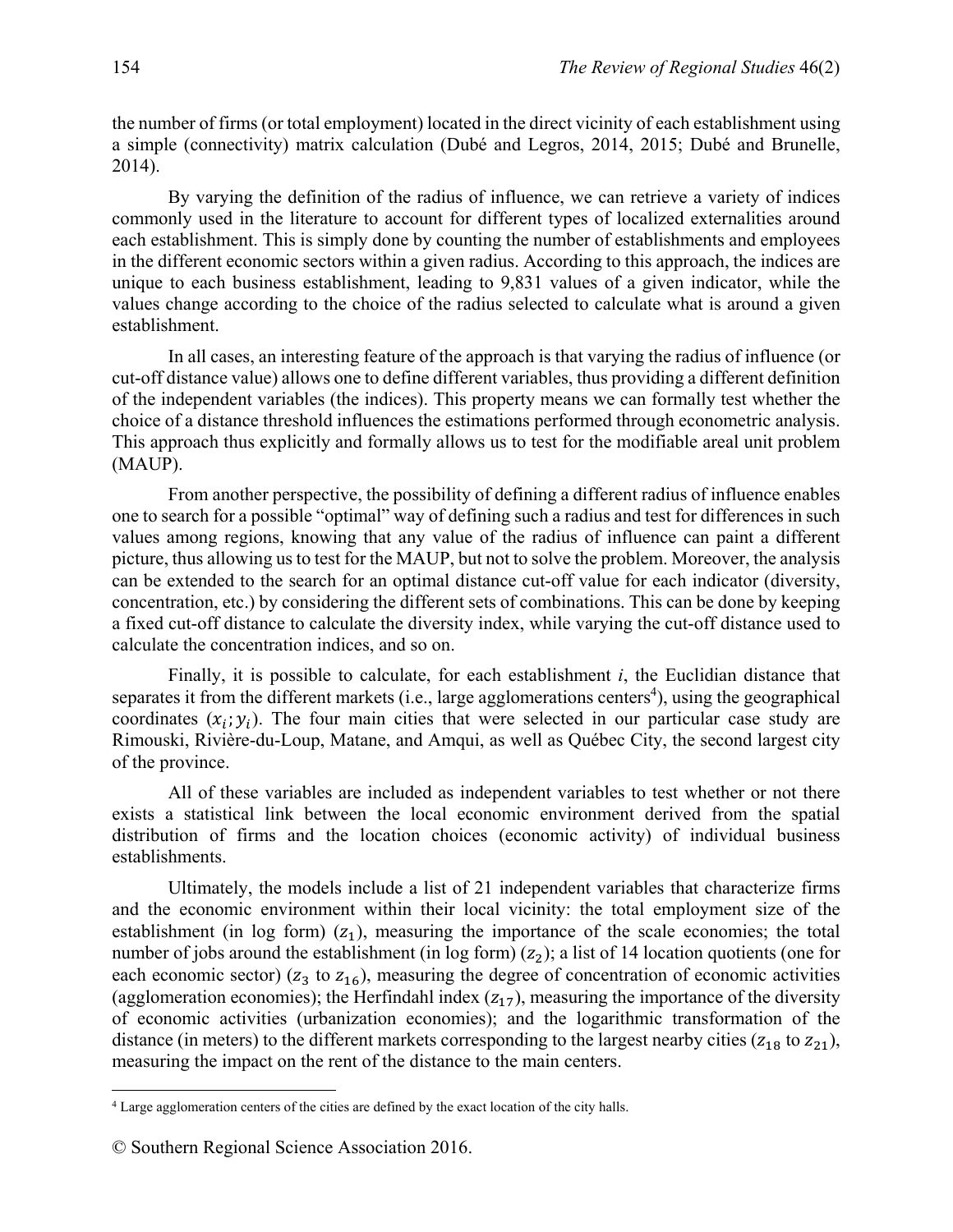### **4.4 The Hypothesis to be Tested**

Generally, it is expected that the size of the establishments should have a positive impact in industries that are prone to benefit from within-firm scale economies (e.g., resource extraction, manufacturing, finance and insurance companies, or public services). Agglomeration economies, as provided by the size of activities in the surroundings of the establishment (economic environment), are, on the other hand, projected to positively influence the location of firms in retail, accommodation and food, and public services.

It is also expected that own-sector co-location (specialization), measured by the location quotient, will positively impact the location choices of establishments. These effects should be greater in manufacturing and high order business services, which are often described as highly colocalized as an outcome of positive externalities generated through close spatial proximity. Similar activities are also expected to cluster together, while co-location between establishments in specific industries is predicted to vary according to the given economic activity.

Previous studies on business location decisions have also emphasized the positive relationship between urban diversity and the location of knowledge-intensive industries (Kronenberg, 2013; Mota and Brandão, 2013; Bhat et al., 2014; Jofre-Monseny et al., 2014). Hence, it is hypothesized that the diversity of activities, measured by the Herfindahl index, will also have a positive effect on the location of firms in service industries. High-order services, such as finance, insurance, and real estate (FIRE), as well as knowledge-intensive business services (KIBS) should exhibit the strongest positive relations with diversity, while this association is expected to be negligible for establishments in goods-producing industries.

Lastly, the effect of distance to the various urban centers should be a significant factor in firms' location choices. Results are expected to depend largely on the type of activity: it is expected that capital-intensive and resource activities will exhibit a positive association with distance, whereas economic activities relying on proximity to markets or the need for interactions and human capital (such as firms in high-order services) will be negatively impacted by distance to urban centers.

## **5. RESULTS**

Before turning our attention to the estimation results, it should be noted that since the models are estimated using a spatial cross-sectional database, the results should not be interpreted as causal relations. It is impossible to ascertain the temporality and, by extension, the direction of the causality of the observed patterns with such data (without an instrumental variables or other means of identification). The results are to be interpreted for what they really tell: the coefficients reflect, at a given point in time, partial correlations among the location choices of establishments according to their main economic activity (the dependent variable), the characteristics of the establishments, as well as the surrounding economic characteristics. Statistical relationships are further investigated through the calculation of the marginal effects (not through values of the coefficients). These calculations provide a more direct and straightforward interpretation of the results.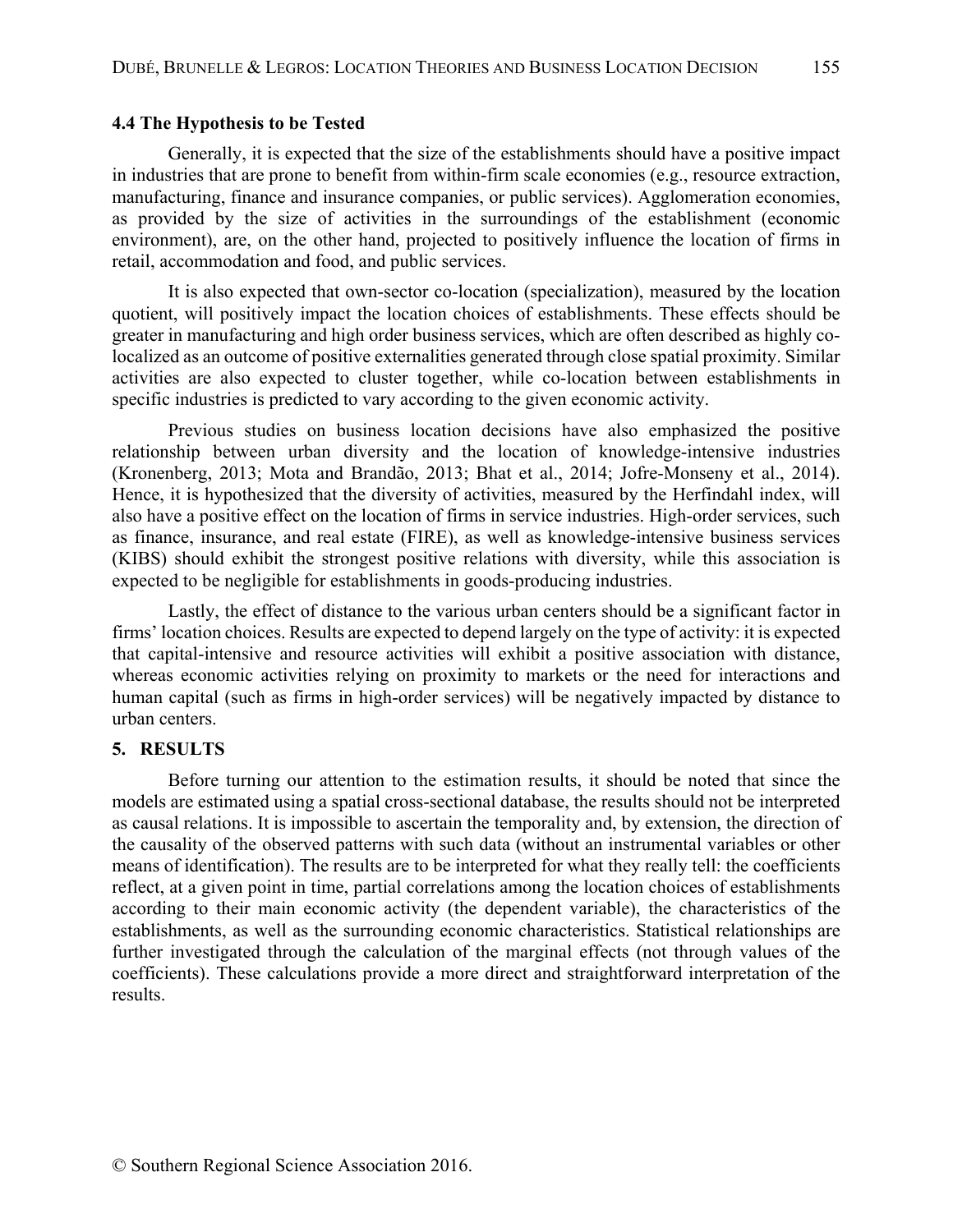#### **5.1 About Spatial Variations of Partial Correlation**

A total of 19 models<sup>5</sup> are estimated, each of them progressively increasing the radius of influence by 250 meters. For each specification, the model is estimated on the whole sample size  $(n = 9,831)$  firms). Global statistics over some specification of the local indicators in relation to the specified radius of influence show that the performance varies with the distance used to calculate the independent variables. Interesting preliminary observations are revealed through the pseudo- $R<sup>2</sup>$  statistic (Figure 2). First, it underlines the importance of the concentration (total employment), diversity (Herfindahl index), and co-location indices (location quotients) within the given radius, with the pseudo- $R<sup>2</sup>$  more than doubling when introducing these variables into the model (as compared to distance 0). Second, models estimated using the number of establishments to define the independent variables offer a slightly better performance than the alternative models using the total employment size of individual establishments, although the difference is negligible. More importantly, this reveals that the choice of the distance cut-off value influences the global performance of the models. Models with a smaller radius of influence offer better performance, suggesting that these models capture the presence of local effects when there is greater variability in the independent variables. On the other hand, these variations may also be interpreted as evidence of MAUP issues, such as the results varying with the choice of the spatial delimitation, with the significance of the estimated parameters varying with the choice of the radius of influence. This is particularly important for nonmetropolitan areas since, for these regions, the aggregated data are subject to larger spatial delimitations.

Overall, these results support the idea that there could be implications when location theories are tested using aggregated data, and even more so for large spatial aggregations. The  $p$ seudo- $R^2$ 



**Figure 2: Pseudo-***R***<sup>2</sup> for Given (Local) Distance Thresholds** 

1

<sup>5</sup> We estimated nine models using the total employment to define the Herfindahl index and the location quotients, while the same number of models were estimated using the number of establishments to define these indices. One model was estimated using only the employment of the establishment itself as well as the distance (in log form) to the different centers. This model can be deemed a particular case when the cut-off distance is set to 0.

<sup>©</sup> Southern Regional Science Association 2016.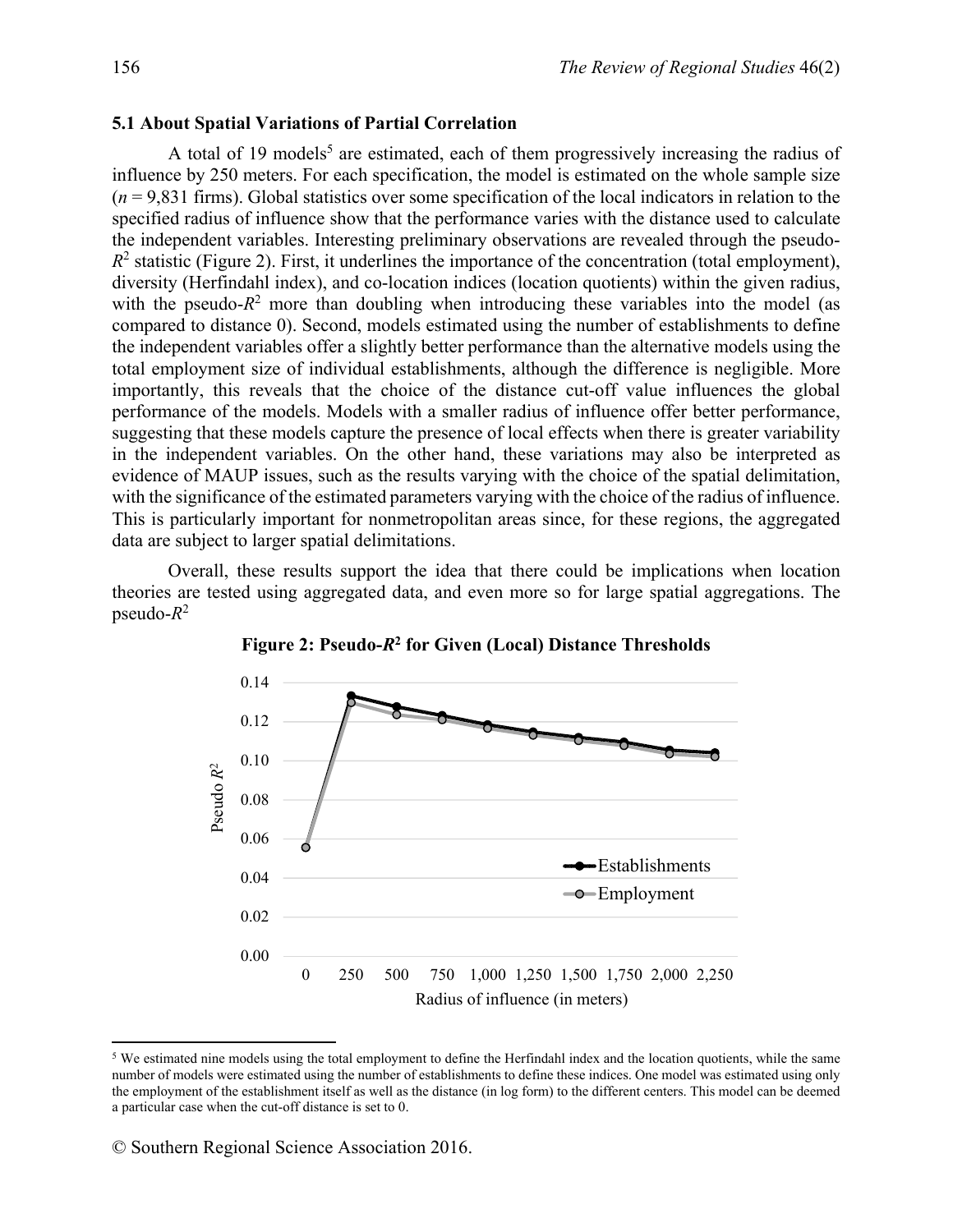values fall by more than twenty-five percent when comparing the results based on a radius of 250 meters to the results obtained using a radius of 2 kilometers.<sup>6</sup> This reveals that the role of the spatial externalities in the location decision process may be largely related to the (usually exogenous) choice of how spatial data are aggregated over space. This may partly explain why empirical results vary (Melo et al., 2009; De Groot et al., 2009).

## **5.2 A Particular Case Using 250 Meter Radius of Influence**

The marginal effects based on the model using the 250-meter distance threshold reveal some interesting patterns in relation to our previous hypotheses (Table 4). Note again that these should not be interpreted as causal effects but, rather, as partial correlations among characteristics of the firms and their vicinity.

The economic literature on location theories has underlined the importance of economies of scale in establishments' final location decisions. The marginal effects related to the size of firms (natural log of total employment) were introduced to control for such a possibility. Hence, observing a positive marginal effect indicates that the bigger the establishment is, the higher the probability is that an establishment being in a given point is active in this economic sector s. The results show that this observation holds for Resources & Extraction, Manufacturing; Wholesale Trade, Transport & Warehousing; Proximity Trade; Accommodation & Foods; and Public Services. On the other hand, observing an establishment with fewer employees at a given point yields a higher probability that such an establishment is active in Agriculture, Other Services, or KIBS industries. This is in line with what one would expect: Manufacturing, Public Services, Resource & Extractions, or Accommodation & Food usually require larger establishments, while Other Services, Agriculture, and KIBS establishments usually require smaller establishments.

Location theories also suggest that economic diversity and or concentration should be key factors for the location of firms, particularly in industries known to benefit from agglomeration economies (e.g., high-order service industries). The role of economies of agglomeration is first investigated through the total number of jobs in the direct vicinity of the establishments, i.e., through localization economies. This assumption is partly confirmed, since these effects appear to be significant for the FIRE and KIBS sectors: the more jobs there are in the vicinity, the more likely it is that the establishment at a given point will be engaged in one of these economic sectors. The same is found for Accommodation & Food and Retail Trade establishments. Conversely, the concentration of jobs in the vicinity reduces the probability of finding establishments active in the primary activities, Transportation & Warehousing, Construction, and Proximity Trade. Establishments that require large areas of land will generally inhibit, through the ownership of large private estates, other firms from locating close by.

The concentration of similar economic activities may be another reason why establishments choose to locate at a given point and not somewhere else, i.e., co-location matters for location decisions. Here, the results show that the co-location pattern (e.g., high location quotient in the same economic sector) is not a dominant factor in the location decision of business establishments. The co-location index appears to be significant for establishments active in Resources & Extraction, Wholesale Trade, Proximity Trade, FIRE, and Public Services. However, interestingly, it is found that a high location quotient for KIBS in a given point raises the

 $\overline{a}$ 6 See the Appendix for a comparison of the two specifications of the different distance cut-off values.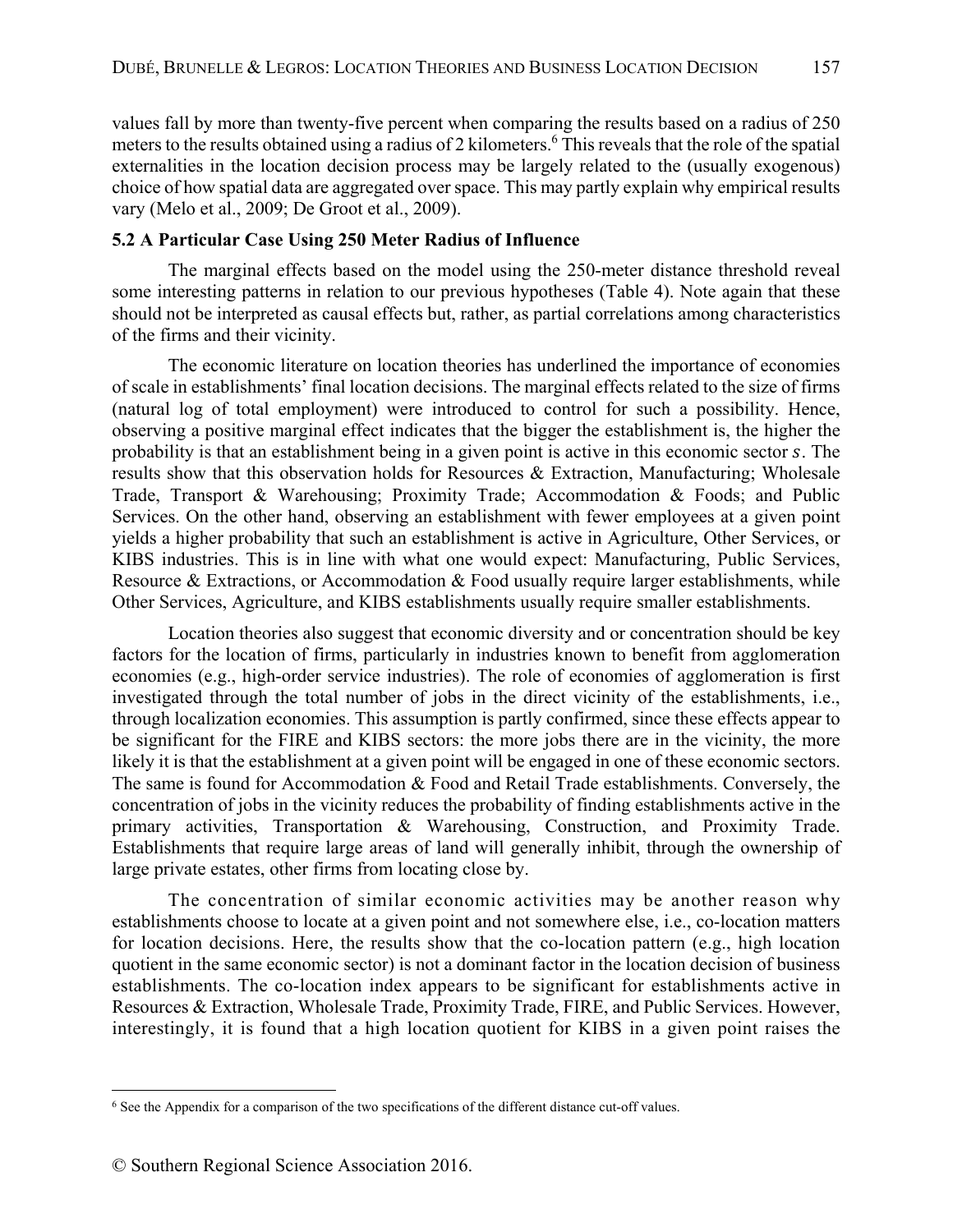|                                         | (1)         |        | (2)          |       |           | (3)    |           | (4)    |              | (5)    | (6)           |        | (7)          |        |
|-----------------------------------------|-------------|--------|--------------|-------|-----------|--------|-----------|--------|--------------|--------|---------------|--------|--------------|--------|
|                                         | Agriculture |        | Res. & Extr. |       | Manuf.    |        | Wholesale |        | Retail trade |        | Trsp.& Wareh. |        | Construction |        |
| Independent Variables                   | ME          | Sign.  | <b>ME</b>    | Sign. | <b>ME</b> | Sign.  | <b>ME</b> | Sign.  | <b>ME</b>    | Sign.  | ME            | Sign.  | <b>ME</b>    | Sign.  |
| Total employment (log)                  | $-0.029$    | $***$  | 0.009        | $***$ | 0.036     | $***$  | 0.006     | $***$  | $-0.003$     |        | 0.009         | $* *$  | 0.001        |        |
| Employment in the vicinity (log)        | $-0.010$    | $***$  | $-0.008$     | ***   | $-0.001$  |        | $-0.001$  |        | 0.031        | $***$  | $-0.012$      | **     | $-0.023$     | ***    |
| Herfindahl Index                        | 0.032       | $***$  | $-0.008$     |       | 0.029     | $\ast$ | $-0.006$  |        | 0.051        |        | $-0.018$      |        | $-0.006$     |        |
| Distance to Rimouski in m. (log)        | 0.007       | $* *$  | 0.008        | $***$ | 0.008     | $***$  | $-0.008$  | ***    | 0.000        |        | 0.008         | **     | $-0.014$     | ***    |
| Distance to Rivière-du-Loup in m. (log) | 0.008       | ***    | 0.006        | $***$ | 0.001     |        | $-0.002$  |        | $-0.002$     |        | $-0.003$      |        | $-0.009$     | $* *$  |
| Distance to Matane in m. (log)          | 0.014       | ***    | 0.007        | ***   | 0.006     |        | $-0.002$  |        | $-0.008$     |        | 0.005         |        | $-0.013$     | $***$  |
| Distance to Amqui in m. $(log)$         | 0.001       |        | 0.005        | $***$ | 0.005     |        | $-0.003$  |        | $-0.002$     |        | 0.004         |        | $-0.011$     | $***$  |
| Distance to Québec in m. (log)          | 0.020       |        | 0.039        | ***   | 0.033     |        | $-0.016$  |        | $-0.020$     |        | 0.043         | $\ast$ | $-0.053$     | $\ast$ |
| LQ - Agriculture                        | 0.002       |        | 0.002        |       | $-0.001$  |        | 0.002     |        | $-0.014$     | $***$  | 0.006         | *      | 0.010        | ***    |
| LQ - Resources & Extraction             | $-0.001$    |        | 0.001        | $***$ | 0.000     |        | 0.001     | $\ast$ | $-0.002$     |        | 0.001         |        | 0.004        | ***    |
| LQ - Manufacturing Industries           | $-0.002$    | $\ast$ | 0.002        | **    | 0.000     |        | 0.001     |        | $-0.008$     | $***$  | 0.004         | $***$  | 0.007        | ***    |
| LQ - Wholesale Trade Industries         | $-0.001$    |        | 0.001        |       | 0.003     | ***    | 0.002     | ***    | $-0.004$     |        | 0.004         | $***$  | 0.008        | ***    |
| LO - Retail Trade Industries            | 0.000       |        | 0.001        |       | 0.001     |        | 0.002     | ***    | 0.001        |        | 0.001         |        | 0.004        | ***    |
| LO - Transport & Warehouse              | $-0.005$    | ***    | 0.000        |       | $-0.004$  | $\ast$ | $-0.001$  |        | 0.001        |        | 0.000         |        | 0.001        |        |
| LO - Construction Industries            | $-0.009$    | ***    | 0.001        |       | $-0.006$  | $\ast$ | 0.001     |        | 0.021        | ***    | 0.001         |        | 0.001        |        |
| LQ - Proximity Trade Industries         | $-0.002$    | $\ast$ | 0.000        |       | $-0.001$  |        | $-0.001$  |        | $-0.005$     | $\ast$ | 0.005         | ***    | 0.004        | ***    |
| LQ - Hotels & Restaurant Industries     | $-0.011$    | ***    | $-0.001$     |       | $-0.006$  | $***$  | $-0.004$  | $\ast$ | $-0.003$     |        | 0.003         |        | $-0.001$     |        |
| LQ - Other services                     | $-0.002$    | $\ast$ | 0.000        |       | $-0.005$  | $\ast$ | 0.002     | $\ast$ | $-0.014$     | ***    | 0.001         |        | 0.006        | $***$  |
| $LO$ - $FIRE$                           | $-0.002$    | $* *$  | 0.001        |       | $-0.003$  | $\ast$ | 0.000     |        | $-0.005$     |        | 0.001         |        | 0.001        |        |
| $LO$ - $KIBS$                           | $-0.004$    | ***    | 0.001        |       | $-0.005$  | $***$  | 0.000     |        | $-0.006$     |        | 0.000         |        | 0.002        |        |
| LO - Arts & Culture Industries          | $-0.011$    | ***    | $-0.002$     |       | $-0.004$  |        | 0.001     |        | $-0.012$     | $\ast$ | 0.006         | $\ast$ | 0.010        | ***    |
| LQ - Public Services                    | $-0.010$    | ***    | $-0.001$     |       | $-0.014$  | ***    | $-0.013$  | ***    | $-0.031$     | ***    | 0.000         |        | 0.001        |        |
| N                                       | 9,831       |        |              |       |           |        |           |        |              |        |               |        |              |        |
| Pseudo $R^2$                            | .1333       |        |              |       |           |        |           |        |              |        |               |        |              |        |
| $\chi^2$                                | 6.553       |        |              |       |           |        |           |        |              |        |               |        |              |        |
| Log-Likelihood                          | $-21,301$   |        |              |       |           |        |           |        |              |        |               |        |              |        |

**Table 4: Estimation Results of the Marginal Effects for a Local Radius of Influence of 250 Meters** 

Legend: \*\*\*  $p < 0.001$ ; \*\* $p < 0.01$ ; \*  $p < 0.05$ ; ME: Marginal Effect calculated on the average values of the independent variables.

**© Southern Regional Science Association 2016. ISSN 1553-0892, 0048-749X (online) www.srsa.org/rrs**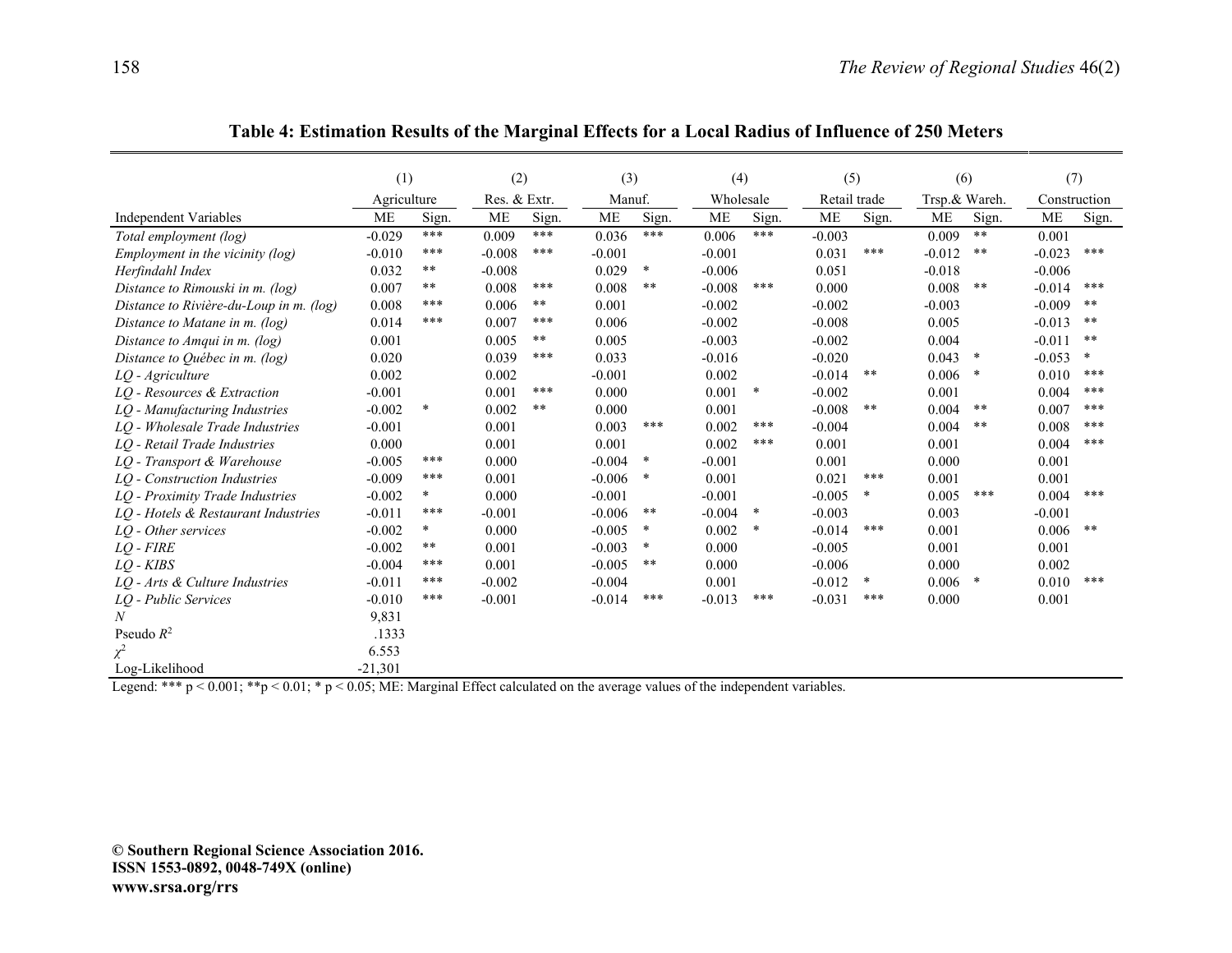|                                         | (8)         |        | (9)<br>Hotels $&$ |        | (10)        |        |             | (11)   |             | (12)         | (13)         |        | (14)         |        |
|-----------------------------------------|-------------|--------|-------------------|--------|-------------|--------|-------------|--------|-------------|--------------|--------------|--------|--------------|--------|
|                                         | Prox. Trade |        | Restaurant        |        | Other Serv. |        | <b>FIRE</b> |        | <b>KIBS</b> |              | Arts & Cult. |        | Public Serv. |        |
| Independent Variables                   | МE          | Sign.  | ME                | Sign.  | ME          | Sign.  | ME          | Sign.  | ME          | Sign.        | ME           | Sign.  | ME           | Sign.  |
| Total employment (log)                  | 0.018       | ***    | 0.041             | ***    | $-0.157$    | ***    | 0.004       |        | $-0.012$    | $\star\star$ | 0.005        |        | 0.073        | ***    |
| Employment in the vicinity (log)        | $-0.009$    | ***    | 0.012             | ***    | 0.005       |        | 0.005       | $\ast$ | 0.007       | $\ast$       | 0.000        |        | 0.004        |        |
| Herfindahl Index                        | $-0.078$    | ***    | 0.061             | $***$  | 0.007       |        | 0.003       |        | $-0.004$    |              | 0.007        |        | $-0.069$     | $\ast$ |
| Distance to Rimouski in m. (log)        | 0.004       |        | 0.019             | ***    | $-0.011$    | $\ast$ | $-0.004$    |        | $-0.023$    | $***$        | $-0.005$     |        | 0.011        | **     |
| Distance to Rivière-du-Loup in m. (log) | 0.005       |        | 0.003             |        | 0.004       |        | $-0.002$    |        | $-0.012$    | $***$        | $-0.001$     |        | 0.004        |        |
| Distance to Matane in $m$ . (log)       | 0.006       |        | 0.017             | ***    | $-0.008$    |        | $-0.006$    |        | $-0.019$    | $***$        | $-0.008$     |        | 0.009        |        |
| Distance to Amqui in m. (log)           | 0.002       |        | 0.015             | $***$  | $-0.002$    |        | $-0.005$    |        | $-0.015$    | $***$        | $-0.003$     |        | 0.008        |        |
| Distance to Québec in $m$ . (log)       | 0.017       |        | 0.102             | ***    | $-0.049$    |        | $-0.019$    |        | $-0.120$    | $***$        | $-0.046$     | $\ast$ | 0.070        | *      |
| LQ - Agriculture                        | 0.005       |        | $-0.008$          | $\ast$ | 0.003       |        | $-0.016$    | **     | 0.005       |              | $-0.003$     |        | 0.009        |        |
| LQ - Resources & Extraction             | 0.001       |        | $-0.001$          |        | $-0.002$    |        | $-0.001$    |        | $-0.002$    |              | 0.001        |        | $-0.001$     |        |
| LQ - Manufacturing Industries           | 0.003       |        | $-0.009$          | ***    | 0.004       |        | 0.000       |        | 0.000       |              | $-0.002$     |        | 0.001        |        |
| LQ - Wholesale Trade Industries         | 0.002       |        | $-0.008$          | ***    | 0.007       | **     | $-0.003$    |        | $-0.004$    |              | $-0.002$     |        | $-0.006$     |        |
| LO - Retail Trade Industries            | 0.001       |        | $-0.001$          |        | 0.003       |        | $-0.002$    |        | 0.001       |              | $-0.001$     |        | $-0.010$     | ***    |
| LQ - Transport & Warehouse              | 0.004       | $\ast$ | 0.003             |        | 0.001       |        | 0.003       | $\ast$ | $-0.010$    | $***$        | $-0.004$     |        | 0.010        | ***    |
| LQ - Construction Industries            | 0.018       | ***    | $-0.009$          | $\ast$ | 0.004       |        | 0.003       |        | $-0.013$    | $\star\star$ | $-0.005$     |        | $-0.009$     |        |
| LQ - Proximity Trade Industries         | 0.004       | *      | $-0.007$          | ***    | 0.003       |        | 0.002       |        | $-0.001$    |              | 0.000        |        | $-0.002$     |        |
| LQ - Hotels & Restaurant Industries     | 0.009       | ***    | $-0.003$          |        | $-0.001$    |        | 0.001       |        | 0.001       |              | 0.001        |        | 0.014        | ***    |
| LQ - Other services                     | $-0.006$    |        | $-0.007$          | $\ast$ | $-0.001$    |        | 0.004       |        | 0.009       | $***$        | 0.000        |        | 0.013        | ***    |
| $LQ$ - $FIRE$                           | 0.001       |        | $-0.005$          | $\ast$ | $-0.002$    |        | 0.003       | $\ast$ | 0.001       |              | 0.004        | ***    | 0.006        | **     |
| $LO$ - $KIBS$                           | 0.014       | ***    | 0.000             |        | 0.000       |        | 0.001       |        | 0.000       |              | $-0.002$     |        | 0.000        |        |
| LQ - Arts & Culture Industries          | 0.014       | ***    | $-0.020$          | ***    | 0.009       |        | $-0.002$    |        | $-0.008$    |              | $-0.007$     | $\ast$ | 0.025        | ***    |
| LO - Public Services                    | 0.018       | ***    | $-0.024$          | ***    | 0.010       | *      | 0.010       | $***$  | 0.003       |              | 0.002        |        | 0.047        | ***    |

**Table 4 (Continued): Estimation Results of the Marginal Effects for a Local Radius of Influence of 250 Meters** 

*Note*: \*\*\*  $p$  < 0.001; \*\*p < 0.01; \* p < 0.05; ME: Marginal Effect calculated on the average values of the independent variables.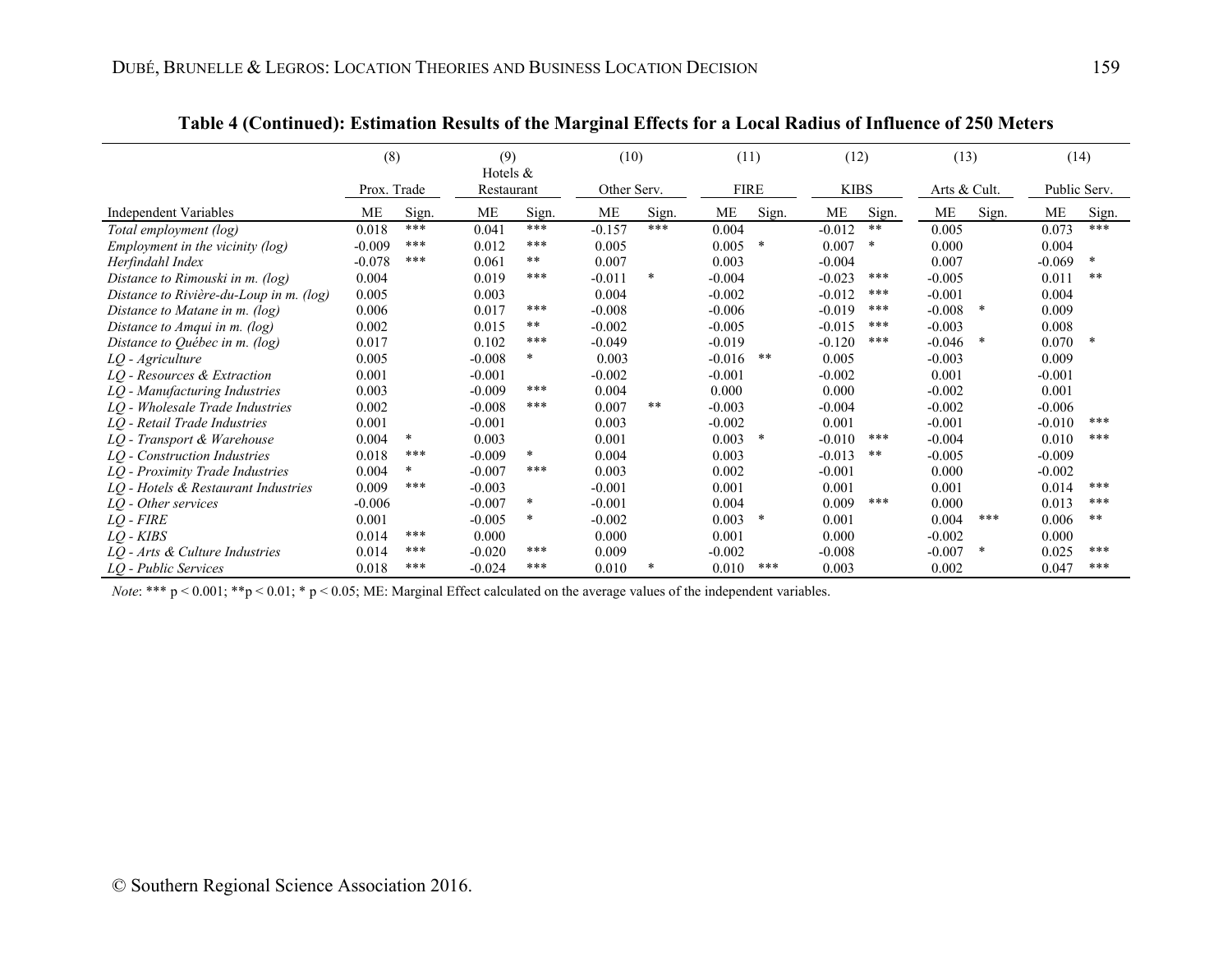probability of finding another establishment engaged in this specific sector, suggesting a spatial concentration of such activities.

Economic diversity, or urban economies, should also be key factors, particularly in industries known to benefit from agglomeration economies (e.g., high-order service industries). Surprisingly, the estimated coefficients for the diversity of firms' local environments, as measured by the Herfindahl index,<sup>7</sup> show no significant impact for several sectors. Small effects are found in particular cases. High economic diversity at a given point (Herfindahl index close to 0) increases the probability of finding establishments engaged in Proximity Trade or Public Services, while low economic diversity increases the probability that establishments located at this point will be active in Agriculture or Accommodation & Food. Still, overall, having a diversified economic environment in the immediate surroundings of an establishment does not increase the probability of choosing that particular location. The decision seems more generally related to the concentration of employment in the local environment, at least for the LSL region.

Without invalidating earlier work, these findings highlight that an important distinction should be drawn regarding the effect of concentration: diversity may not necessarily be the key variable in nonmetropolitan subsystems of cities. In such a context, the concentration of economic activities is revealed to be more important, at least at small spatial scales. Diversity may have a significant impact on the location choice of firms between municipalities and regions, but does not influence the choice of a particular environment within the region or municipality. Hence, the fact that diversity does not stand as a strong location factor at the micro level suggests that these effects tend to emerge at larger scales, or simply that urbanization economies cannot be measured in a nonmetropolitan context. While localization economies appear to be significantly related to the location decision of individual establishments, the results show that urbanization economies are only marginally related to location choice in the case of a nonmetropolitan area. This point should be kept in mind, as this result has remained largely unnoticed in the literature on business location decisions thus far.

The final assumption with regard to the discrete location choices of individual establishments is that distances to centers, or urban CBDs, should have an important impact on the spatial sorting of industries. Location theories suggest that some establishments, particularly represented in some economic activities, will be willing to pay a higher rent to be located at the centers, where proximity to markets (demand), human capital, and knowledge spillovers are the highest, while other activities should be pushed further away and exhibit a positive relation with distance. The results confirm these general hypotheses at the micro level, even for a nonmetropolitan area. On the one hand, the marginal effects suggest that, for a given point in space, the greater the distances to the main centers are, the greater the probability is of finding establishments active in the Agriculture or Resources & Extractions economic sectors. On the other hand, the shorter the distance to the centers, the higher the probability of finding establishments active in the Construction and KIBS economic sectors. One particular case here relates to Accommodation & Foods establishments. According to the estimation results, the location choice of such establishments is related to their relative position within the subsystem of cities: the greater the distances to the centers, the greater the probability is of finding such establishments.

 $\overline{a}$ 

<sup>7</sup> Replacing the Herfindahl with a cross-entropy diversity index did not provide different results at the 500-meter threshold.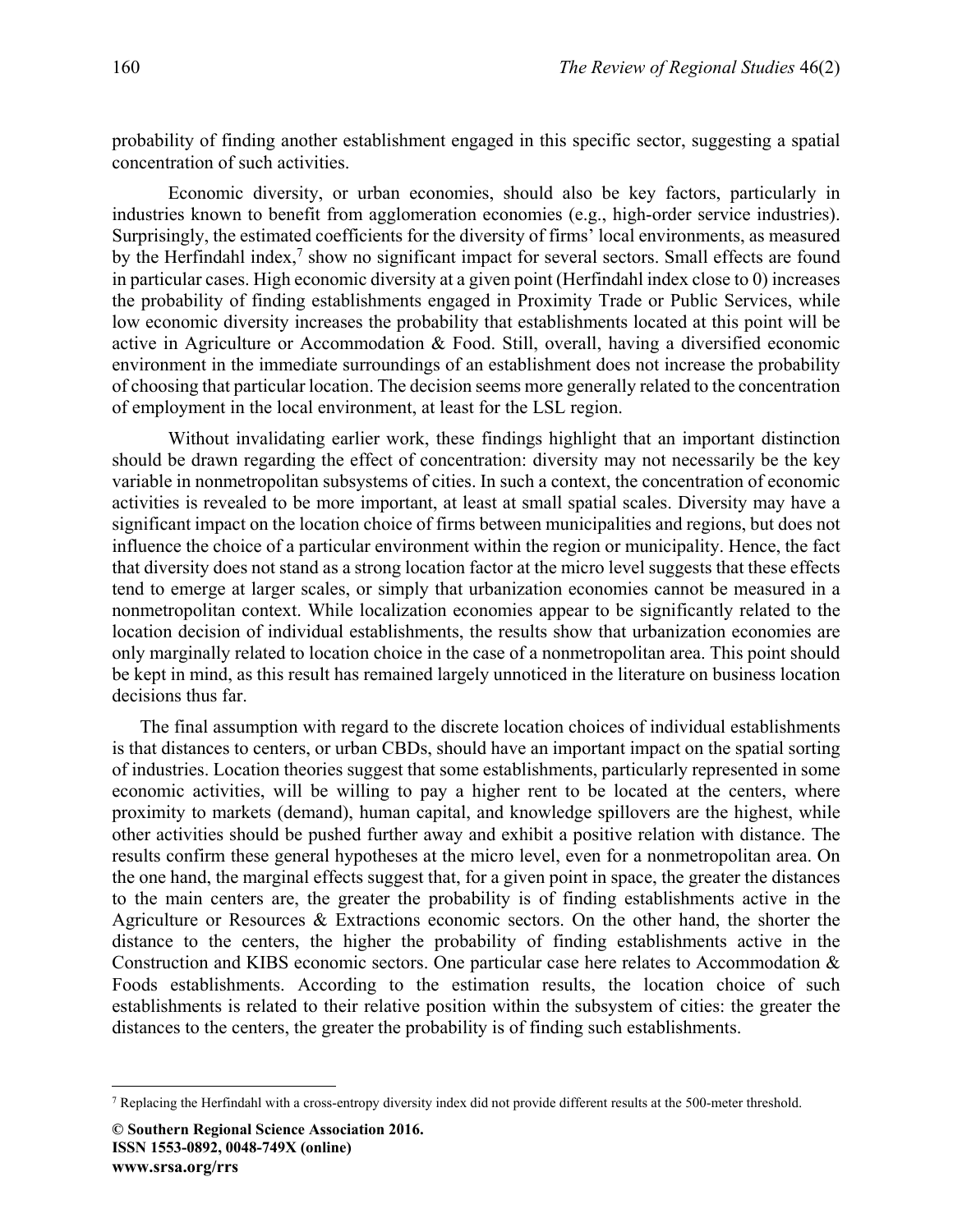#### **5.3 RUM, DCM and DBM for Future Empirical Investigations**

To summarize, using DBM and DCM based on the RUM framework is an interesting way to test location theories from a micro-spatial perspective. The results provide empirical evidence that spatial sorting takes place at a micro level, even in nonmetropolitan subsystems of cities, such as the LSL region. Despite some particularities, the global patterns predicted by location theories are largely confirmed, with scale economies, distance to large urban centers, co-location (specialization), and the size of nearby establishments being correlated with the establishments' location choices. But it is also found that some fundamental characteristics described in the literature, such as the role of economic diversity, do not appear to be significantly related to location choice at a micro level, at least for the nonmetropolitan case study at hand. These results provide further evidence of the importance of scale in a business establishment's location decisions as well as the significance of taking into account spatial continuity and heterogeneity provided at a micro spatial scale.

It would be interesting in further research to compare the regression results from different regions. This would allow the investigation of the possible differences determining location decisions among regions. This would also allow a comparison of location decisions among metropolitan areas. In other words, the approach developed here will allow location decisions to be tested both within and among regions from a micro perspective.

### **6. CONCLUSION**

This paper has explored establishments' individual location decisions in relation to both the characteristics of their immediate economic environment as well as their relative position to nearby markets. We have addressed this question by assuming that the location choice of individual establishments is related to the quest to maximize profits, which is highly influenced by the rent paid to locate at a given point, which in turn is assumed to be homogenous according to the main economic activity. The latent profit function by economic sector, which is closely related to the rent function and based on the random utility model (RUM), is used as a dependent variable to see whether there is any statistical relation between such a location choice and the economic environment found in the surroundings of a given business establishment. A series of individual local indicators and indices was created using distance-based measures (DBM) from micro geographic scales to characterize establishments' local environments. Finally, discrete choice models (DCM) were estimated to investigate the possible relation (correlation) between the establishments' location choice and their direct economic landscape at given distance thresholds.

Previous studies of discrete location choices have relied on aggregated geographic entities (e.g., administrative or economic areas, regions, or municipalities) with the implicit consequence of limiting patterns to choices occurring between regions or municipalities. In contrast, the original micro-spatial approach developed in this paper enables us to study the location decision of establishments from an individual point of view and within a region or a city. The method allows us to directly test the spatial stability of the correlations to account for the possible modifiable areal unit problem (MAUP), while estimating differences in the factors correlated with location decisions within given thresholds to account for the effects of the unique local economic environment of business establishments that are found within and among cities and regions.

Building on location theories, we hypothesized that distances to nearby large urban centers, own-sector co-location, economic diversity, and the size of business establishments would have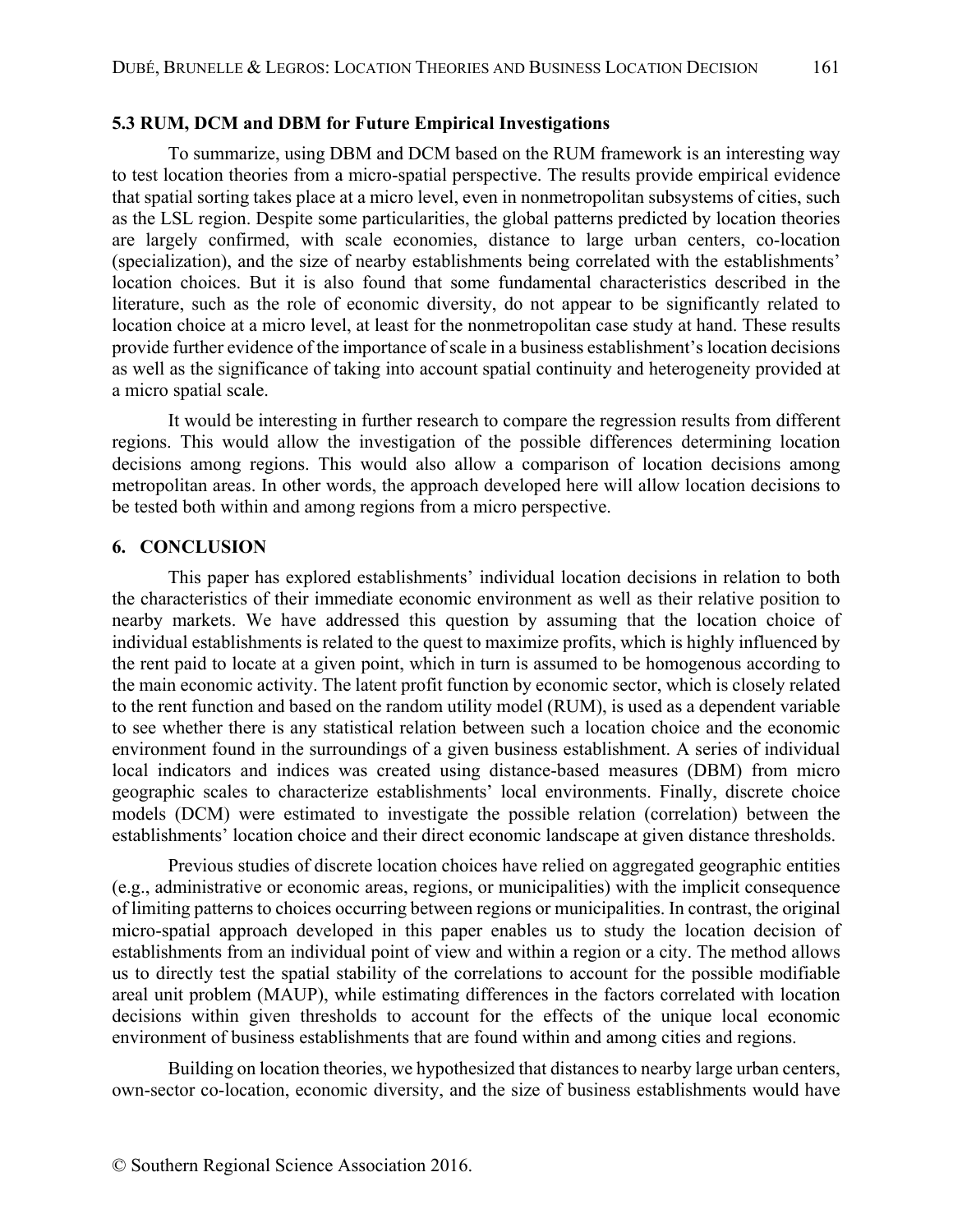an important and spatially varying impact on firms' location choices across industries. The empirical investigation of establishments' discrete location decisions was carried out using micro firm data for Québec's Lower St. Lawrence (LSL) region, which is an interesting site for analyzing business location decisions in a nonmetropolitan context, as it is a coherent and isolated subsystem of cities and municipalities with sufficient levels of spatial and industrial heterogeneity.

The results presented in this article offer new empirical evidence that a spatial sorting of firms takes place at a micro spatial scale, even in a nonmetropolitan context. The results show that distance to urban centers plays a significant role in the location of service activities, with negative relations found for KIBS and FIRE industries. Own-sector co-location, as measured by location quotients within establishments' local environments, stands out as a marginal factor, with a strong influence in Resources & Extraction, Wholesale Trade, and Public Services. Economies of agglomeration, as measured by the size of nearby establishments, appear to be an important location sorting factor across service industries, with the strongest effects being measured in the Retail Trade, Accommodation & Foods, FIRE, and KIBS industries.

However, it is also found that the co-location pattern, as expressed by concentration within the same industry, does not appear to be a dominant aspect in the establishments' location decisions. The most significant effect comes from different factors based on concentration of other economic activities within a given local distance, while the combinations are very different from one establishment to another, depending on their main economic activity. Apart from Agriculture and Manufacturing establishments, no single co-location trend can be drawn for the establishments in the service sectors.

The empirical results also suggest that the role of economic diversity, as measured by the Herfindahl index, does not play a major role at the micro level. This may not come as a surprise since the investigation is conducted as a nonmetropolitan case study, where urbanization economies may be weak or even non-existent.

Without invalidating results found in earlier studies, this provides further evidence of the importance of scale in business location decisions as well as the significance of taking into account spatial continuity and heterogeneity provided at a micro spatial level. The model presented in the paper aims to test whether the land use of individual establishments at a given point is statistically related to the economic characterization of their local environments. It also provides a simple way to verify the robustness of the conclusions in relation to the spatial scale by allowing us to modify the definition of the direct surroundings of the establishments (radius of influence) and identify the specification providing the best performance.

In the end, the variation of the coefficients with the choice of the radius of influence raises important questions for both the study of business location choices and spatial economic theories, such as which scale represents the main decision focus for entrepreneurs and business owners? What are the prime characteristics of this choice at various scales across space? What are the comparable location factors and decisions among regions or cities? Hopefully, these questions can be answered, or at least stimulate further reflection, using spatial micro-data on individual firms.

#### **REFERENCES**

Acosta, Manuel, Daniel Coronado, Dolores M. León, and Ángeles M. Martínez. (2009) "Production of University Technological Knowledge in European Regions: Evidence from Patent Data," *Regional Studies*, 43, 1167–1181.

© Southern Regional Science Association 2016.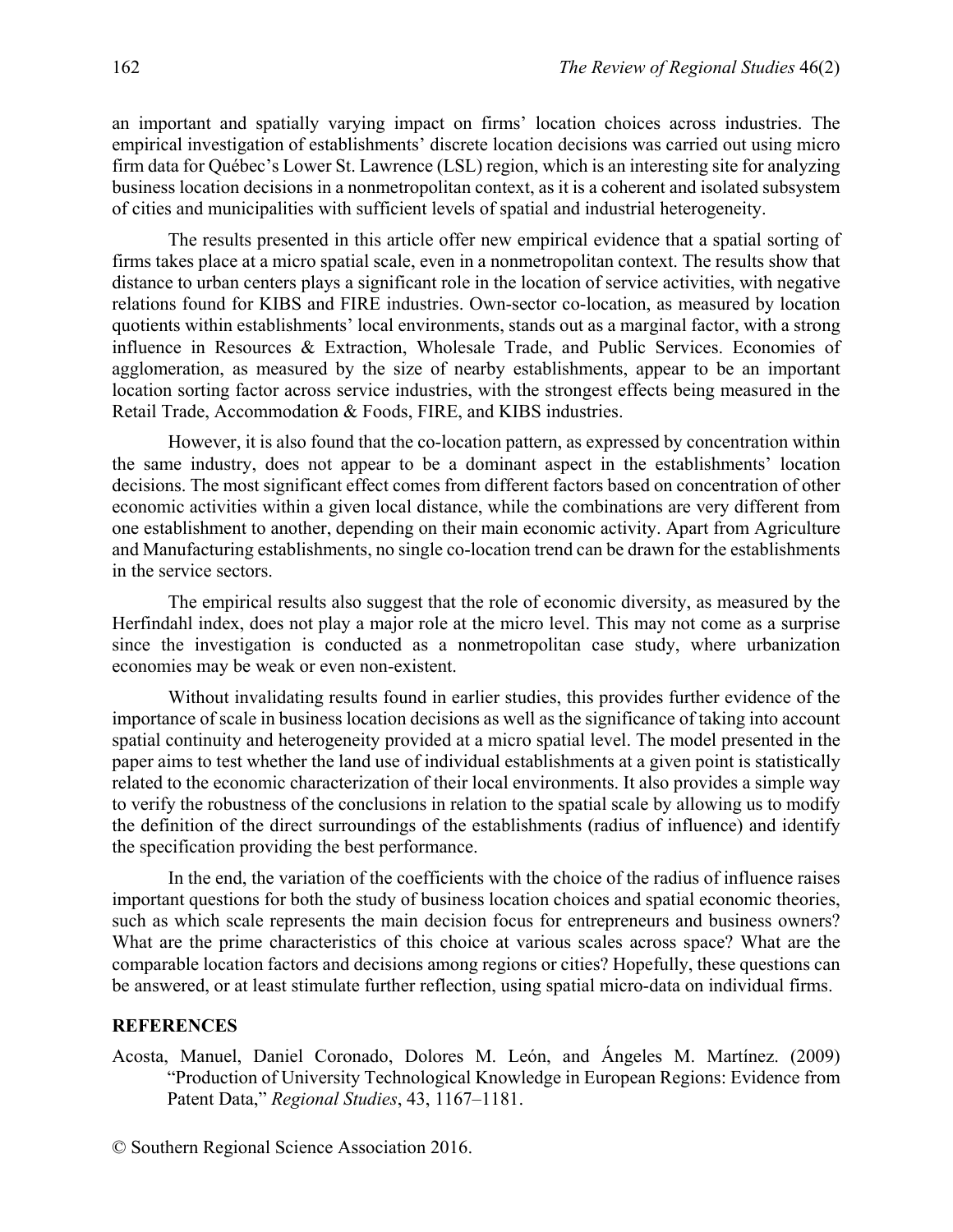- Alamá-Sabater, Luisa, Andrés Artal-Tur and José Miguel Navarro-Azorín. (2011) "Industrial Location, Spatial Discrete Choice Models and the Need to Account for Neighborhood Effects," *Annals of Regional Science*, 47, 393–418.
- Albert, José M., Marta R. Casanova, and Vicente Orts. (2012) "Spatial Location Patterns of Spanish Manufacturing Firms," *Papers in Regional Science*, 91, 107–136.
- Alonso, William. (1964) *Location and Land Use: Toward a General Theory*. Harvard University Press: Cambridge.
- Andersson, Martin, Johan Klaesson, and Johan P. Larsson. (2012) "How Local are Spatial Density Externalities? Evidence from Square Grid Data," *Working Paper 2012/10*, Centre for Innovation, Research and Competence in the Learning Economy (CIRCLE), Lund University, available online in March 2016 at http://wp.circle.lu.se/upload/CIRCLE/workingpapers/201210\_Andersson.pdf.
- Antonietti, Roberto and Giulio Cainelli. (2011) "The Role of Spatial Agglomeration in a Structural Model of Innovation, Productivity and Export: A Firm-level Analysis," *Annals of Regional Science*, 46, 577–600.
- Arrow, Kenneth J. (1962). "The Economic Implications of Learning by Doing," *Review of Economic Studies*, 29, 155–173.
- Aruzo-Carod, Josep-Maria and Elisabet Viladecans-Marsal. (2009) "Industrial Location at the Intra-Metropolitan Level: The Role of Agglomeration Economies," *Regional Studies*, 43, 545–558.
- Barlet, Muriel, Anthony Briant, and Laure Crusson. (2013) "Location Patterns of Service Industries in France: A Distance-based Approach," *Regional Science & Urban Economics*, 43, 338–351.
- Beaudry, Catherine and Andrea Schiffauerova. (2009) "Who's Right, Marshall or Jacobs? The Localization versus Urbanization Debate," *Research Policy*, 38, 318–337.
- Bhat, Chandra R., Rajesh Paleti, and Palvinder Singh. (2014) "A Spatial Multivariate Count Model for Firm Location Decision," *Journal of Regional Science*, 54, 462–502.
- Briant, Anthony, Combes, Pierre-Philippe, and Miren Lafourcade. (2010) "Dots to Boxes: Do the Size and Shape of Spatial Units Jeopardize Economic Geography Estimations?," *Journal of Urban Economics*, 67, 287–302.
- Brunelle, Cédric, Jean Dubé, and Nicolas Devaux. (2013) "L'analyse des Trajectoires Territoriales de Développement: Un Apport Possible des Données Micro Spatiales?," *Canadian Journal of Regional Science*, 36, 87–99.
- Capello, Roberta. (2014) "Classical Contributions: von Thünen, Weber, Christaller, Lösch," in Manfred M. Fischer and Peter Nijkamp (eds), *Handbook of Regional Science*. Springer: New York, pp. 507–526.
- Davis, James C. and Vernon J. Henderson. (2008) "The Agglomeration of Headquarters," *Regional Science and Urban Economics*, 38, 445–460.
- De Groot, Henry .L.F., Martin L. Smit, and Jacques Poot. (2009) "Agglomeration Externalities, Innovation and Regional Growth: Theoretical Perspectives and Meta-Analysis," in Roberta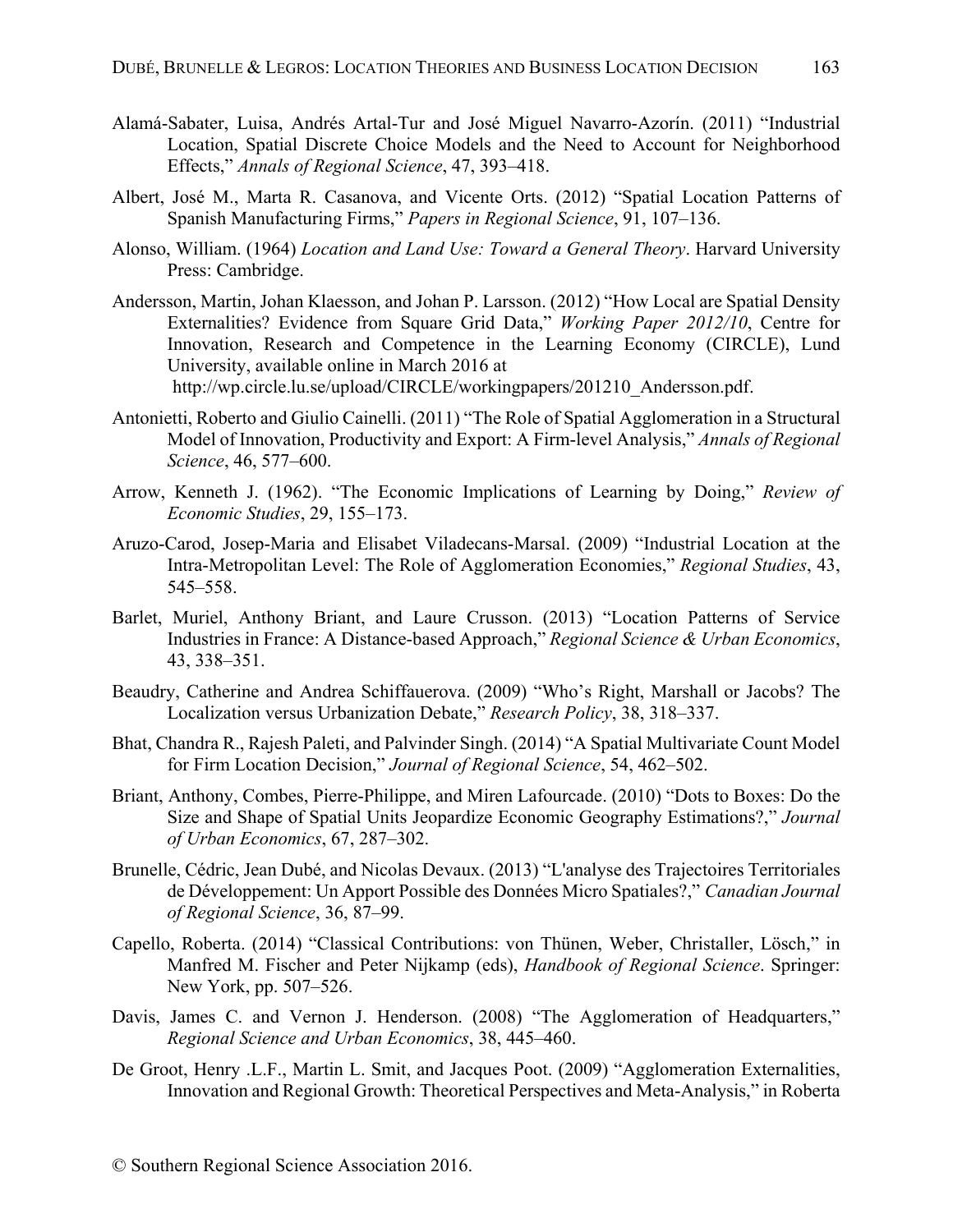Capello and Peter Nijkamp (eds), *Handbook of Regional Growth and Development Theories*. Edward Elgar: Cheltenham, U.K., pp. 256–281.

- De Vann, Mathijs, Ron Boschma, and Koen Frenken. (2013) "Clustering and Firm Performance in Project-Based Industries: The Case of the Global Video Game Industry, 1972-2007," *Journal of Economic Geography*, 13, 965–991.
- Dubé, Jean and Cédric Brunelle. (2014) "Dots to Dots: A General Methodology to Build Local Indicators using Spatial Micro Data," *Annals of Regional Science*, 53, 245–272.
- Dubé, Jean and Diègo Legros. (2015) "A Spatiotemporal Solution for the Simultaneous Sale Price and Time-on-the-Market Problem," *Real Estate Economics*, (Early View) DOI: 10.1111/1540-6229.12121.
	- \_\_\_\_\_. (2014) *Spatial Econometrics using Microdata*. John Wiley and Sons, Inc.: London.
- Duranton, Gilles and Henry G. Overman. (2008) "Exploring the Detailed Location Patterns of U.K. Manufacturing Industries using Microgeographic Data," *Journal of Regional Science*, 48, 213–243.
- \_\_\_\_\_. (2005) "Testing for Localization using Micro-Geographic Data," *Review of Economic Studies*, 72, 1077–1106.
- Ellison, Glen, Edward L. Glaeser, and William R. Kerr. (2010) "What Causes Industry Agglomeration? Evidence from Coagglomeration Patterns," *American Economic Review*, 100, 1195–1213.
- Fischer, Manfred M., Thomas Scherngell, and Eva Jansenberger. (2009) "Geographic Localisation of Knowledge Spillovers: Evidence from High-Tech Patent Citations in Europe," *Annals of Regional Science*, 43, 839–858.
- Fu, Shihe and Junjie Hong. (2011) "Testing Urbanization Economies in Manufacturing Industries: Urban Diversity or Urban Size?," *Journal of Regional Science*, 51, 585–603.
- Glaeser, Edward L., Hedi Kallal, José A. Scheinkman and Andrei Shleifer. (1992). "Growth in Cities," *Journal of Political Economy*, 100, 1126–1152.
- Greene, William. H. (2005).*Econometric Analysis*. Prentice Hall: Upper Saddle River, NJ.
- Heebels, Barbara and Ron Boschma. (2011) "Performing in Dutch Book Publishing 1880-2008: The Importance of Entrepreneurial Experience and the Amsterdam Cluster," *Journal of Economic Geography*, 11, 1007–1029.
- Ibrahim, Sherwat E., M. Hosein Fallah, and Richard R. Reilly. (2009) "Localized Sources of Knowledge and the Effect of Knowledge Spillovers: An Empirical Study of Inventors in the Telecommunications Industry," *Journal of Economic Geography*, 9, 405–431.
- Jacobs, Jane. (1969) *The Economy of Cities*. Random House: New York.
- Jofre-Monseny, Jordi, Raquel Marín-López, and Elisabet Viladecans-Marsal. (2014) "The Determinants of Localization and Urbanization Economies: Evidence from the Location of new Firms in Spain," *Journal of Regional Science*, 54, 313–337.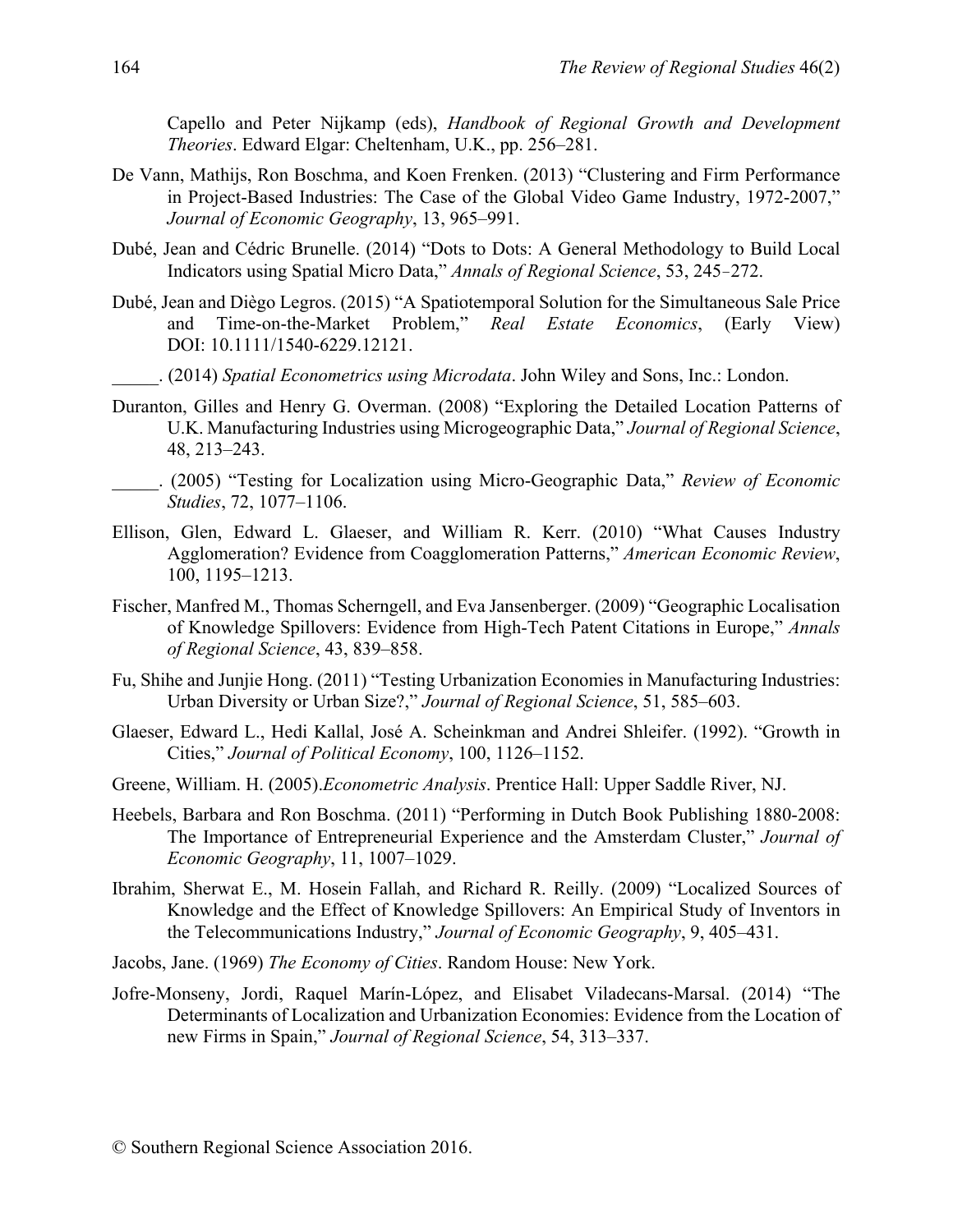- Kolko, Jed. (2010) "Urbanization, Agglomeration, and Coagglomeration of Service Industries", in Edward L. Glaeser (ed). *Agglomeration Economics*. The University of Chicago Press: Chicago, pp. 151–180.
- Kolko, Jed and David Neumark. (2010) "Does Local Business Ownership Insulate Cities from Economic Shocks?," *Journal of Urban Economics*, 67, 103–115.
- Kronenberg, Kristin. (2013) "Firm Relocations in the Netherlands: Why Do Firms Move, and Where Do They Go?," *Papers in Regional Science*, 92, 691–713.
- Krugman, Paul. (1991) "Increasing Returns and Economic Geography," *Journal of Political Economy*, 99, 493–499.
- Leslie, Timothy F. and Barry J. Kronenfeld. (2011) "The Colocation Quotient: A New Measure of Spatial Association between Categorical Subsets of Points," *Geographical Analysis*, 43, 306–326.
- Lee, Yoonsoo. (2008) "Geographic Redistribution of US Manufacturing and the Role of State Development Policy," *Journal of Urban Economics*, 64, 436–450.
- Lopez, Ricardo A. and Jens Sudekum. (2009) "Vertical Industry Relations, Spillovers, and Productivity: Evidence from Chilean Plants," *Journal of Regional Science*, 49, 721–747.
- Marcon, Éric and Florence Puech. (2010) "Measures of Geographic Concentration of Industries: Improving Distance-based Methods," *Journal of Economic Geography*, 10, 745–762.
- \_\_\_\_\_. (2003) "Evaluating the Geographic Concentration of Industries using Distance-based Methods," *Journal of Economic Geography*, 3, 409–428.
- Marshall, Alfred. (1890) *Principles of Economics*. MacMillan: London.
- Mayer, Heike. (2013) "Entrepreneurship in a Hub-and-Spoke Industrial District," *Regional Studies*, 47, 1715–1733.
- McFadden, Daniel. (1984) "Econometric Analysis of Qualitative Response Models," in Zvi Griliches and Michael D. Intriligator (eds), *Handbook of Econometrics*, *Vol. 2*. Elsevier: North Holland, pp. 1396–1457.
- Melo, Patricia C., Daniel J. Graham, and Robert B. Noland. (2009) "A Meta-analysis of Estimates of Urban Agglomeration Economies," *Regional Science & Urban Economics*, 39, 332– 342.
- Mota, Isabel and Antònio Brandao. (2013) "The Determinants of Location Choice: Single Plants versus Multi-plants," *Papers in Regional Science*, 92, 31–49.
- Nguyen, Cao Y., Kazushi Sano, Tu Vu Tran, and Tan T. Doan. (2013) "Firm Relocation Patterns Incorporating Spatial Interactions," *Annals of Regional Science*, 50, 685–703.
- Parr, John B. (2002) "Missing Elements in the Analysis of Agglomeration Economies," *International Regional Science Review*, 25, 151–168.
- Quigley, John M. (1998) "Urban Diversity and Economic Growth," *Journal of Economic Perspectives*, 12, 127–138.
- Rizov, Marian and Paul P. Walsh. (2011) "Is There a Rural-Urban Divide? Location and Productivity of UK Manufacturing," *Regional Studies*, 45, 641–656.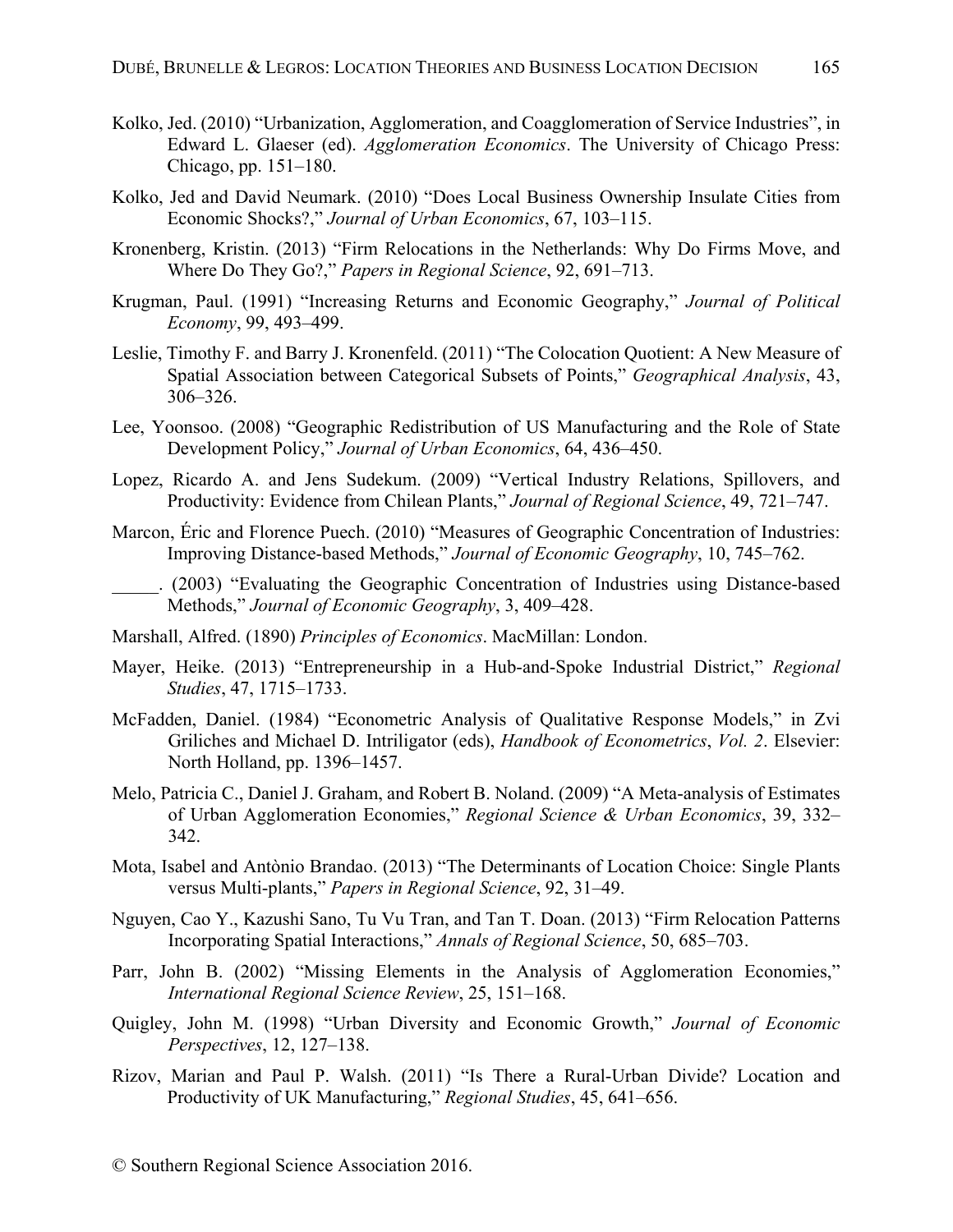- Rizov, Marian, Arie Oskam, and Paul P. Walsh. (2012) "Is there a Limit to Agglomeration? Evidence from Productivity of Dutch Firms," *Regional Science and Urban Economics*, 42, 595–606.
- Romer, Paul. (1986) "Increasing Returns and Long-run Growth," *Journal of Political Economy*, 94, 1002–1037.
- Rosenthal, Stuart S. & William C. Strange. (2004) "Evidence on the Nature and Source of Agglomeration Economies," in Vernon J. Henderson and Jacques-François Thisse (eds). *Handbook of Urban and Regional Economics*. Elsevier: North Holland, pp. 2119–2172.

\_\_\_\_\_. (2001) "The Determinants of Agglomeration," *Journal of Urban Economics*, 50, 191–229.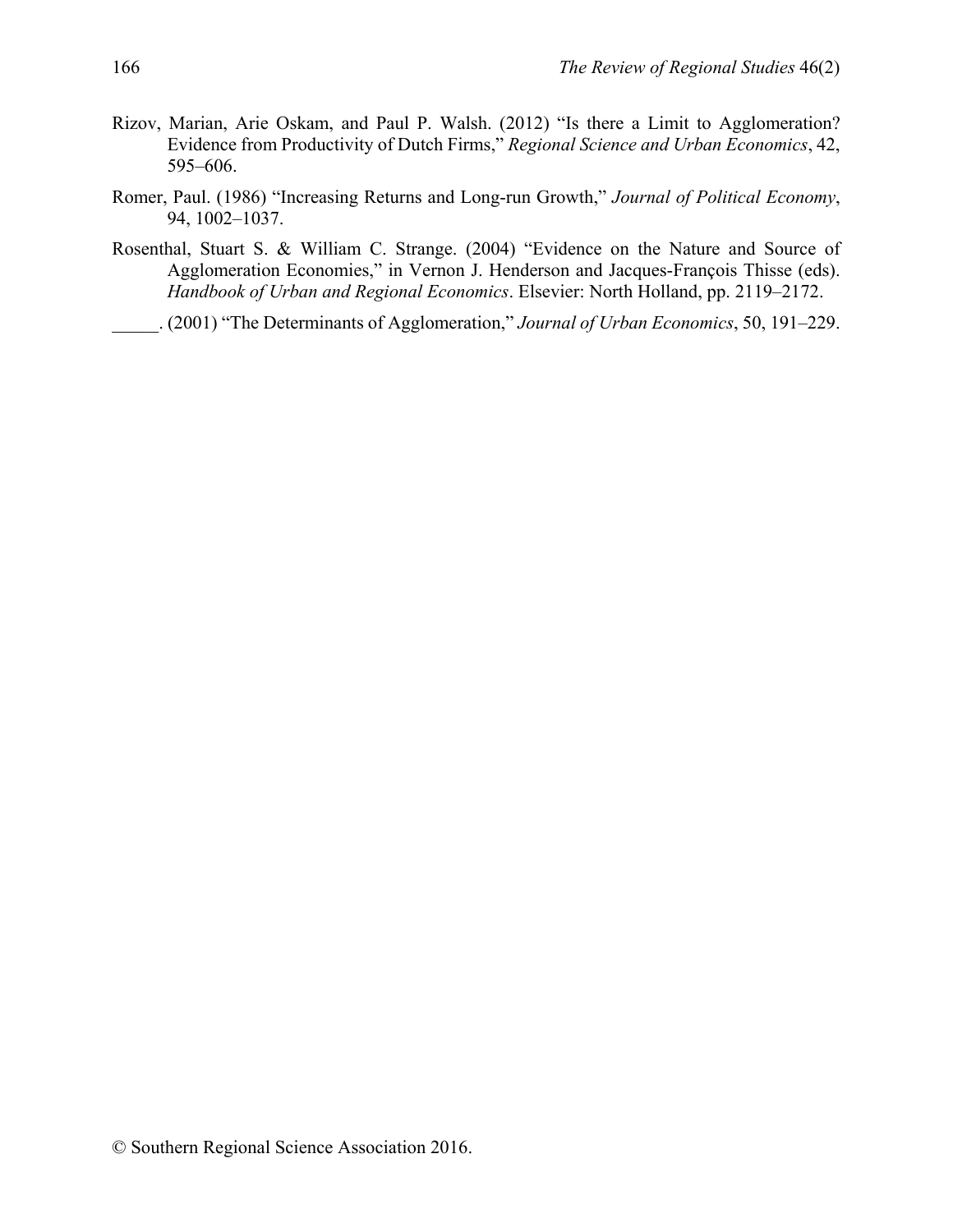### **APPENDIX ADDITIONAL RESULTS USING DIFFERENT RADIUS OF INFLUENCE TO BUILD LOCAL ENVIRONMENT INDICES**

## **Table A.1: Estimation Results of the Multinomial Logit Model for a Local Radius of Influence of 250 Meters**

|                                         | (2)<br>(1)  |                    | (3)          |                    |          | (4)                |          | (5)                |              | (6)                |          |                          |
|-----------------------------------------|-------------|--------------------|--------------|--------------------|----------|--------------------|----------|--------------------|--------------|--------------------|----------|--------------------------|
|                                         | Agriculture |                    | Res. & Extr. |                    |          | Manuf.             |          | Wholesale          | Retail trade |                    |          | Trsp.& Wareh.            |
| <b>Independent Variables</b>            | Coef.       | Sign. <sup>+</sup> | Coef.        | Sign. <sup>+</sup> | Coef.    | Sign. <sup>+</sup> | Coef.    | Sign. <sup>+</sup> | Coef.        | Sign. <sup>+</sup> |          | Coef. Sign. <sup>+</sup> |
| Total employment (log)                  | $-1.142$    | .000               | 0.190        | .022               | 0.488    | .000               | $-0.027$ | .755               | $-0.296$     | .000               | $-0.103$ | .172                     |
| Employment in the vicinity $(log)$      | $-0.168$    | .017               | $-0.270$     | .002               | 0.118    | .074               | 0.085    | .291               | 0.405        | .000               | $-0.093$ | .162                     |
| Herfindahl Index                        | 2.144       | .000               | 0.762        | .139               | 1.799    | .000               | 0.962    | .070               | 1.653        | .000               | 0.866    | .050                     |
| Distance to Rimouski in m. (log)        | 0.143       | .063               | 0.346        | .000               | 0.105    | .155               | $-0.384$ | .000               | $-0.058$     | .338               | 0.097    | .212                     |
| Distance to Rivière-du-Loup in m. (log) | 0.149       | .041               | 0.229        | .035               | $-0.048$ | .435               | $-0.177$ | .024               | $-0.088$     | .068               | $-0.119$ | .052                     |
| Distance to Matane in m. (log)          | 0.316       | .004               | 0.256        | .029               | 0.034    | .718               | $-0.201$ | .116               | $-0.173$     | .018               | $-0.004$ | .961                     |
| Distance to Amqui in m. (log)           | $-0.003$    | .970               | 0.246        | .031               | 0.089    | .333               | $-0.161$ | .156               | $-0.044$     | .517               | 0.049    | .577                     |
| Distance to Québec in m. (log)          | 0.314       | .485               | 1.719        | .003               | 0.422    | .380               | $-0.932$ | .160               | $-0.444$     | .276               | 0.533    | .275                     |
| LQ - Agriculture                        | $-0.018$    | .792               | 0.014        | .859               | $-0.107$ | .140               | $-0.003$ | .970               | $-0.209$     | .007               | 0.021    | .774                     |
| LQ - Resources & Extraction             | $-0.040$    | .088               | 0.050        | .047               | $-0.024$ | .352               | 0.022    | .435               | $-0.038$     | .142               | 0.007    | .785                     |
| LO - Manufacturing Industries           | $-0.097$    | .015               | 0.042        | .366               | $-0.046$ | .265               | 0.002    | .975               | $-0.109$     | .010               | 0.027    | .523                     |
| LQ - Wholesale Trade Industries         | $-0.057$    | .136               | 0.019        | .677               | 0.031    | .420               | 0.063    | .160               | $-0.078$     | .050               | 0.032    | .424                     |
| LO - Retail Trade Industries            | $-0.021$    | .422               | 0.020        | .515               | 0.016    | .529               | 0.067    | .012               | 0.003        | .898               | 0.015    | .598                     |
| LO - Transport & Warehouse              | $-0.217$    | .000               | $-0.081$     | .114               | $-0.137$ | .002               | $-0.088$ | .123               | $-0.053$     | .152               | $-0.054$ | .208                     |
| LQ - Construction Industries            | $-0.544$    | .000               | $-0.216$     | .016               | $-0.417$ | .000               | $-0.236$ | .010               | $-0.096$     | .136               | $-0.261$ | .001                     |
| LQ - Proximity Trade Industries         | $-0.103$    | .001               | $-0.039$     | .296               | $-0.088$ | .007               | $-0.080$ | .076               | $-0.106$     | .001               | 0.038    | .212                     |
| LQ - Hotels & Restaurant Industries     | $-0.469$    | .000               | $-0.175$     | .004               | $-0.258$ | .000               | $-0.313$ | .000               | $-0.164$     | .000               | $-0.084$ | .038                     |
| LQ - Other services                     | 0.026       | .669               | 0.108        | .174               | $-0.015$ | .830               | 0.193    | .006               | $-0.029$     | .657               | 0.123    | .069                     |
| $LO$ - $FIRE$                           | $-0.074$    | .043               | 0.024        | .565               | $-0.079$ | .054               | $-0.007$ | .877               | $-0.053$     | .150               | 0.016    | .676                     |
| $LO$ - $KIBS$                           | $-0.351$    | .000               | $-0.169$     | .002               | $-0.336$ | .000               | $-0.220$ | .001               | $-0.277$     | .000               | $-0.225$ | .000                     |
| LQ - Arts & Culture Industries          | $-0.529$    | .000               | $-0.291$     | .004               | $-0.301$ | .000               | $-0.164$ | .100               | $-0.321$     | .000               | $-0.099$ | .218                     |
| LQ - Public Services                    | $-0.565$    | .000               | $-0.326$     | .002               | $-0.572$ | .000               | $-0.822$ | .000               | $-0.553$     | .000               | $-0.278$ | .001                     |
| Constant                                | $-6.409$    | .409               | $-32.631$    | $.000\,$           | $-7.045$ | .384               | 21.521   | .052               | 10.304       | .130               | $-5.983$ | .463                     |
| $\boldsymbol{N}$                        | 9,831       |                    |              |                    |          |                    |          |                    |              |                    |          |                          |
| Pseudo $R^2$                            | .133        |                    |              |                    |          |                    |          |                    |              |                    |          |                          |
| $\chi^2$                                | 6,553       |                    |              |                    |          |                    |          |                    |              |                    |          |                          |
| Log-Likelihood                          | $-21,301$   |                    |              |                    |          |                    |          |                    |              |                    |          |                          |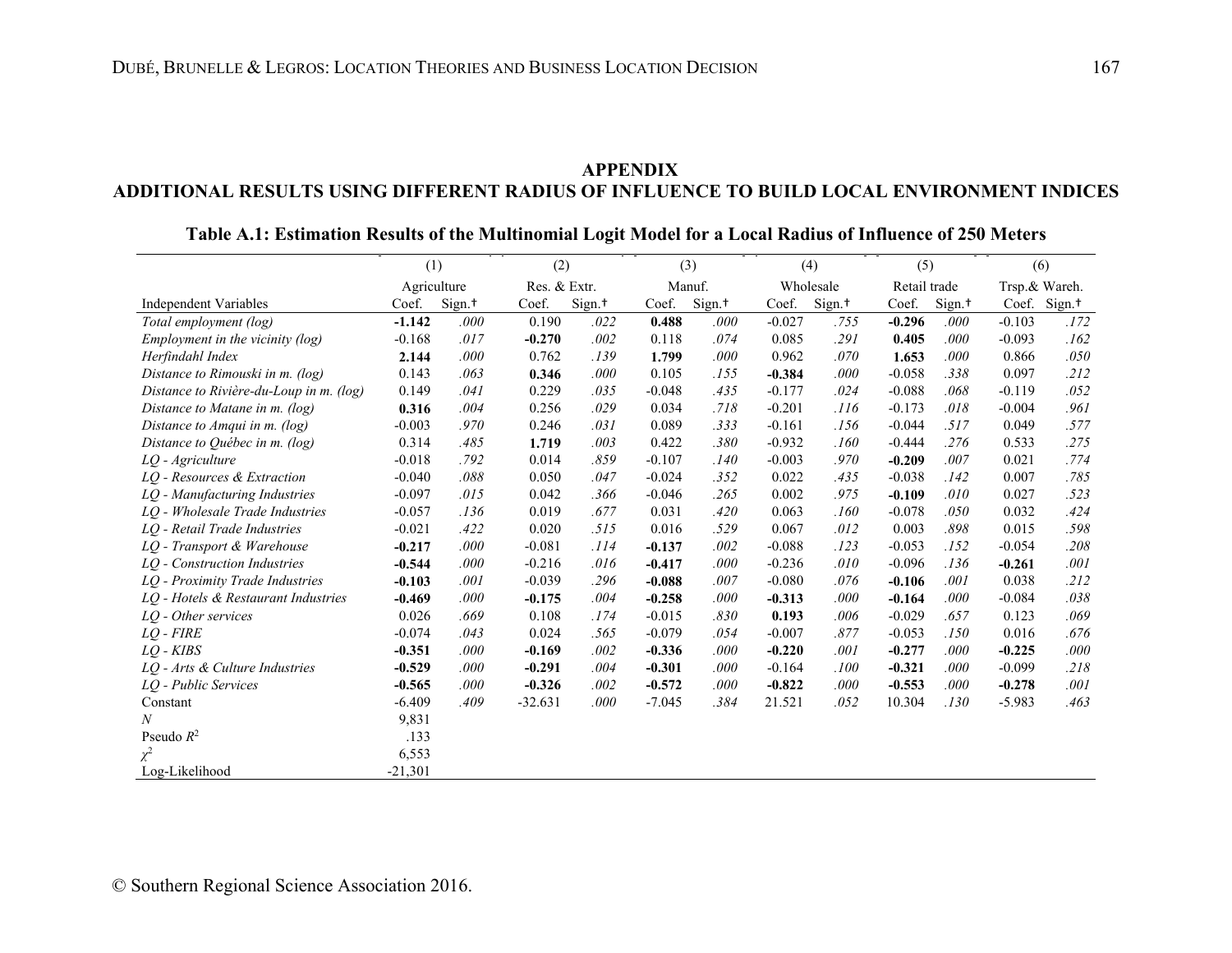|                                         | (7)          |                    | (9)<br>Hotels $&$ |        |          | (10)               | (11)        |                    |          | (12)               |          | (13)               |          | (14)               |
|-----------------------------------------|--------------|--------------------|-------------------|--------|----------|--------------------|-------------|--------------------|----------|--------------------|----------|--------------------|----------|--------------------|
|                                         | Construction |                    | Restaurant        |        |          | Other Serv.        | <b>FIRE</b> |                    |          | <b>KIBS</b>        |          | Arts & Cult.       |          | Public Serv.       |
| <b>Independent Variables</b>            | Coef.        | Sign. <sup>+</sup> | Coef.             | Sign.† | Coef.    | Sign. <sup>+</sup> | Coef.       | Sign. <sup>+</sup> | Coef.    | Sign. <sup>+</sup> | Coef.    | Sign. <sup>+</sup> | Coef.    | Sign. <sup>+</sup> |
| Total employment (log)                  | $-0.259$     | .000               | 0.144             | .018   | $-1.295$ | .000               | $-0.186$    | .011               | $-0.421$ | .000               | $-0.177$ | .029               | 0.268    | .000               |
| Employment in the vicinity $(log)$      | $-0.168$     | .005               | 0.258             | .000   | 0.166    | .001               | 0.229       | .000               | 0.212    | .000               | 0.126    | .064               | 0.166    | .001               |
| Herfindahl Index                        | 1.114        | .006               | 1.823             | .000   | 1.244    | .001               | 1.249       | .010               | 1.152    | .009               | 1.342    | .006               | 0.687    | .084               |
| Distance to Rimouski in m. (log)        | $-0.234$     | .001               | 0.134             | .037   | $-0.128$ | .027               | $-0.135$    | .058               | $-0.326$ | .000               | $-0.165$ | .037               | 0.025    | .665               |
| Distance to Rivière-du-Loup in m. (log) | $-0.188$     | .001               | $-0.040$          | .434   | $-0.049$ | .307               | $-0.111$    | .045               | $-0.211$ | .000               | $-0.100$ | .099               | $-0.042$ | .375               |
| Distance to Matane in m. (log)          | $-0.265$     | .002               | 0.078             | .331   | $-0.152$ | .031               | $-0.218$    | .011               | $-0.330$ | .000               | $-0.266$ | .005               | $-0.028$ | .688               |
| Distance to Amqui in m. (log)           | $-0.167$     | .033               | 0.128             | .092   | $-0.040$ | .542               | $-0.123$    | .116               | $-0.207$ | .007               | $-0.086$ | .360               | 0.031    | .635               |
| Distance to Québec in $m$ . (log)       | $-0.962$     | .033               | 0.785             | .062   | $-0.583$ | .123               | $-0.653$    | .179               | $-1.701$ | .000               | $-1.244$ | .016               | 0.256    | .502               |
| LQ - Agriculture                        | 0.043        | .530               | $-0.167$          | .017   | $-0.061$ | .352               | $-0.402$    | .003               | $-0.020$ | .787               | $-0.155$ | .072               | $-0.013$ | .856               |
| LO - Resources & Extraction             | 0.027        | .254               | $-0.027$          | .265   | $-0.035$ | .137               | $-0.040$    | .239               | $-0.040$ | .168               | $-0.005$ | .841               | $-0.028$ | .286               |
| LQ - Manufacturing Industries           | 0.054        | .160               | $-0.133$          | .002   | $-0.017$ | .651               | $-0.032$    | .521               | $-0.041$ | .335               | $-0.092$ | .063               | $-0.037$ | .364               |
| LO - Wholesale Trade Industries         | 0.064        | .087               | $-0.124$          | .002   | 0.008    | .831               | $-0.103$    | .051               | $-0.081$ | .065               | $-0.082$ | .099               | $-0.081$ | .044               |
| LO - Retail Trade Industries            | 0.037        | .138               | $-0.019$          | .464   | 0.008    | .745               | $-0.053$    | .124               | 0.002    | .942               | $-0.028$ | .389               | $-0.082$ | .005               |
| LQ - Transport & Warehouse              | $-0.046$     | .242               | $-0.031$          | .373   | $-0.051$ | .134               | 0.007       | .873               | $-0.181$ | .000               | $-0.136$ | .007               | 0.015    | .664               |
| LO - Construction Industries            | $-0.272$     | .000               | $-0.374$          | .000   | $-0.253$ | .000               | $-0.221$    | .006               | $-0.442$ | .000               | $-0.378$ | .000               | $-0.347$ | .000               |
| LO - Proximity Trade Industries         | $-0.004$     | .892               | $-0.129$          | .000   | $-0.035$ | .202               | $-0.024$    | .513               | $-0.066$ | .051               | $-0.059$ | .102               | $-0.071$ | .023               |
| LO - Hotels & Restaurant Industries     | $-0.145$     | .000               | $-0.172$          | .000   | $-0.141$ | .000               | $-0.113$    | .013               | $-0.120$ | .003               | $-0.106$ | .013               | $-0.033$ | .321               |
| LQ - Other services                     | 0.174        | .004               | 0.025             | .693   | 0.089    | .129               | 0.169       | .013               | 0.208    | .001               | 0.107    | .121               | 0.197    | .001               |
| $LO$ - $FIRE$                           | $-0.002$     | .957               | $-0.061$          | .095   | $-0.022$ | .498               | 0.041       | .283               | $-0.001$ | .987               | 0.068    | .052               | 0.031    | .352               |
| $LO$ - $KIBS$                           | $-0.193$     | .000               | $-0.220$          | .000   | $-0.220$ | .000               | $-0.208$    | .000               | $-0.226$ | .000               | $-0.272$ | .000               | $-0.219$ | .000               |
| $LQ$ - Arts & Culture Industries        | $-0.076$     | .309               | $-0.417$          | .000   | $-0.153$ | .026               | $-0.260$    | .006               | $-0.307$ | .000               | $-0.352$ | .000               | $-0.024$ | .739               |
| LQ - Public Services                    | $-0.266$     | .001               | $-0.521$          | .000   | $-0.212$ | .002               | $-0.077$    | .388               | $-0.244$ | .003               | $-0.230$ | .010               | 0.073    | .305               |
| Constant                                | 22.816       | .003               | $-12.189$         | .083   | 14.152   | 025                | 14.372      | .075               | 33.990   | .000               | 22.817   | .009               | $-2.980$ | .640               |

|  |  |  |  |  |  | Table A.1 (Continued): Estimation Results of the Multinomial Logit Model for a Local Radius of Influence of 250 Meters |
|--|--|--|--|--|--|------------------------------------------------------------------------------------------------------------------------|
|--|--|--|--|--|--|------------------------------------------------------------------------------------------------------------------------|

Legend: † indicates the *p*-value; significant coefficients at *p* <.99 are in bold; Reference: Economic Activity 8 (Proximity Retail Trade)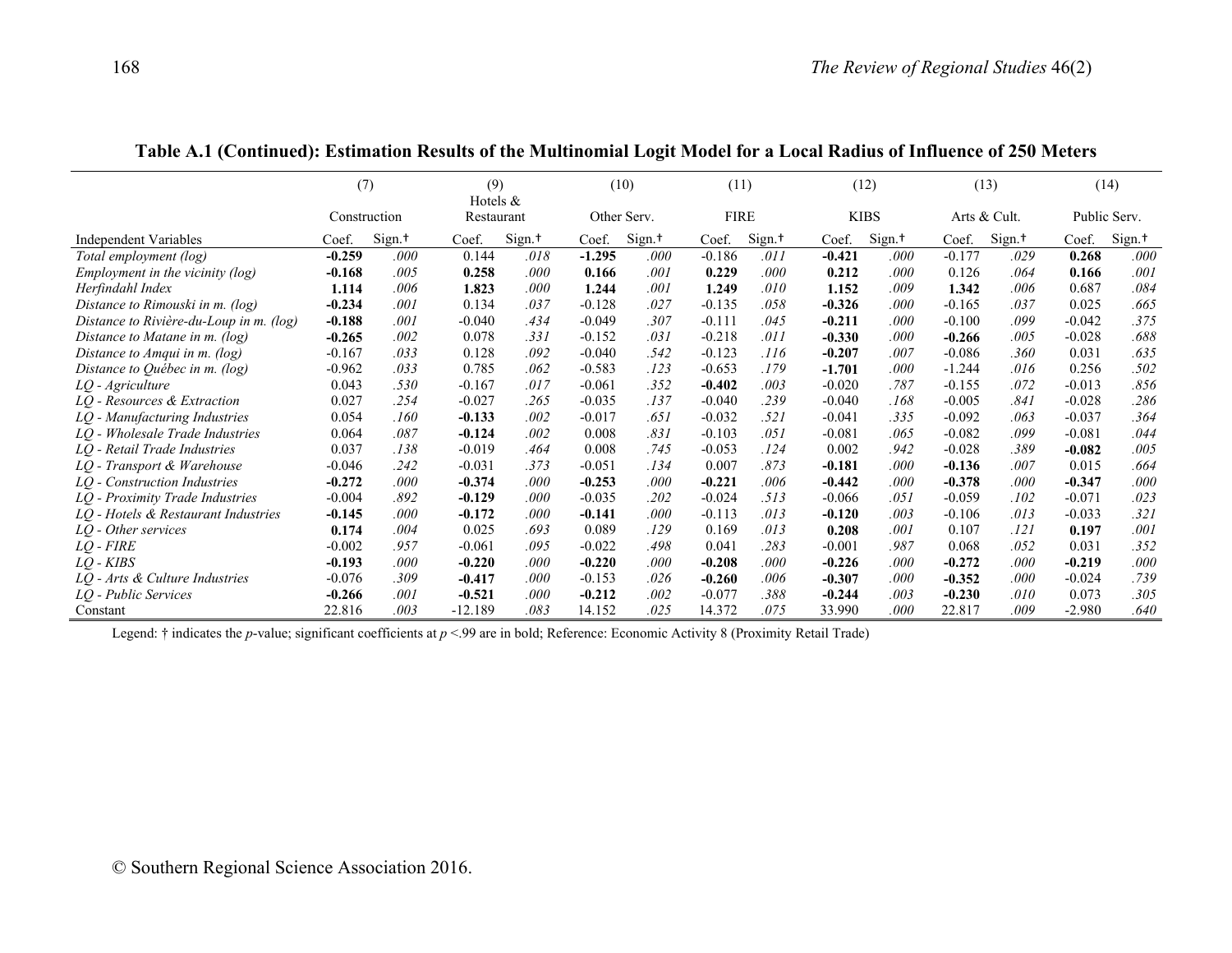|                                         | (1)         |                    | (2)          |                    | (3)       |                    | (4)      |                    | (5)          |                    | (6)           |                    |
|-----------------------------------------|-------------|--------------------|--------------|--------------------|-----------|--------------------|----------|--------------------|--------------|--------------------|---------------|--------------------|
|                                         | Agriculture |                    | Res. & Extr. |                    | Manuf.    |                    |          | Wholesale          | Retail trade |                    | Trsp.& Wareh. |                    |
| <b>Independent Variables</b>            | Coef.       | Sign. <sup>+</sup> | Coef.        | Sign. <sup>+</sup> | Coef.     | Sign. <sup>+</sup> | Coef.    | Sign. <sup>+</sup> | Coef.        | Sign. <sup>+</sup> | Coef.         | Sign. <sup>+</sup> |
| Total employment (log)                  | $-1.202$    | .000               | 0.186        | .025               | 0.500     | .000               | $-0.030$ | .724               | $-0.257$     | .000               | $-0.136$      | .070               |
| Employment in the vicinity $(log)$      | $-0.322$    | .000               | $-0.129$     | .083               | 0.046     | .506               | 0.131    | .150               | 0.288        | .000               | $-0.049$      | .465               |
| Herfindahl Index                        | 2.663       | .001               | 2.970        | .001               | 2.625     | .004               | 0.549    | .679               | 3.061        | .002               | 1.562         | .103               |
| Distance to Rimouski in m. (log)        | 0.084       | .351               | 0.349        | .001               | 0.231     | .008               | $-0.168$ | .132               | 0.039        | .606               | 0.209         | .023               |
| Distance to Rivière-du-Loup in m. (log) | 0.159       | .043               | 0.253        | .023               | 0.058     | .392               | 0.003    | .970               | $-0.005$     | .932               | $-0.056$      | .407               |
| Distance to Matane in m. (log)          | 0.221       | .064               | 0.247        | .056               | 0.160     | .138               | 0.104    | .488               | $-0.080$     | .368               | 0.067         | .536               |
| Distance to Amqui in m. (log)           | $-0.073$    | .407               | 0.251        | .034               | 0.179     | .061               | $-0.007$ | .954               | 0.017        | .827               | 0.123         | .194               |
| Distance to Québec in m. (log)          | $-0.258$    | .598               | 1.590        | .010               | 0.886     | .091               | 0.175    | .812               | $-0.243$     | .600               | 0.906         | .093               |
| LQ - Agriculture                        | $-0.054$    | .671               | $-0.314$     | .022               | $-0.321$  | .020               | $-0.052$ | .780               | $-0.282$     | .069               | $-0.124$      | .392               |
| LQ - Resources & Extraction             | $-0.068$    | .071               | $-0.032$     | .411               | $-0.078$  | .061               | $-0.067$ | .291               | $-0.099$     | .039               | $-0.051$      | .249               |
| LQ - Manufacturing Industries           | 0.052       | .572               | 0.050        | .609               | 0.010     | .919               | 0.142    | .278               | $-0.036$     | .743               | $-0.031$      | .776               |
| LO - Wholesale Trade Industries         | $-0.093$    | .196               | $-0.072$     | .363               | $-0.068$  | .376               | 0.052    | .608               | $-0.132$     | .130               | $-0.026$      | .754               |
| LO - Retail Trade Industries            | 0.040       | .504               | 0.015        | .833               | 0.070     | .261               | 0.069    | .396               | 0.091        | .160               | 0.102         | .120               |
| LQ - Transport & Warehouse              | $-0.035$    | .705               | $-0.019$     | .853               | $-0.028$  | .787               | $-0.084$ | .597               | $-0.035$     | .759               | 0.016         | .880               |
| LQ - Construction Industries            | $-0.157$    | .389               | $-0.292$     | .179               | $-0.348$  | .098               | 0.307    | .206               | 0.042        | .837               | $-0.210$      | .337               |
| LQ - Proximity Trade Industries         | $-0.077$    | .241               | $-0.101$     | .173               | $-0.093$  | .208               | $-0.082$ | .456               | $-0.144$     | .087               | 0.042         | .565               |
| LQ - Hotels & Restaurant Industries     | $-0.190$    | .066               | $-0.300$     | .034               | $-0.314$  | .022               | $-0.320$ | .114               | $-0.241$     | .075               | $-0.144$      | .247               |
| LO - Other services                     | 0.030       | .830               | $-0.099$     | .568               | $-0.023$  | .885               | 0.049    | .799               | 0.010        | .949               | 0.173         | .266               |
| $LO$ - $FIRE$                           | $-0.060$    | .344               | $-0.073$     | .306               | $-0.080$  | .258               | 0.004    | .970               | $-0.151$     | .075               | $-0.072$      | .364               |
| $LO$ - $KIBS$                           | $-0.340$    | .001               | $-0.317$     | .004               | $-0.449$  | .000               | $-0.277$ | .076               | $-0.266$     | .026               | $-0.377$      | .002               |
| LO - Arts & Culture Industries          | $-0.693$    | .000               | $-0.665$     | .002               | $-0.727$  | .001               | $-0.629$ | .043               | $-0.618$     | .009               | $-0.350$      | .113               |
| LO - Public Services                    | $-0.653$    | .000               | $-0.640$     | .001               | $-0.780$  | .000               | $-1.000$ | .002               | $-0.570$     | .009               | $-0.300$      | .136               |
| Constant                                | 4.360       | .620               | $-29.854$    | .004               | $-16.430$ | .075               | $-1.418$ | .912               | 4.359        | .594               | $-13.513$     | .152               |
| N                                       | 9,831       |                    |              |                    |           |                    |          |                    |              |                    |               |                    |
| Pseudo $R^2$                            | .106        |                    |              |                    |           |                    |          |                    |              |                    |               |                    |
| $\chi^2$                                | 5,187       |                    |              |                    |           |                    |          |                    |              |                    |               |                    |
| Log-Likelihood                          | $-21,984$   |                    |              |                    |           |                    |          |                    |              |                    |               |                    |

**Table A.2: Estimation Results of the Multinomial Logit Model for a Local Radius of Influence of 2,000 Meters**